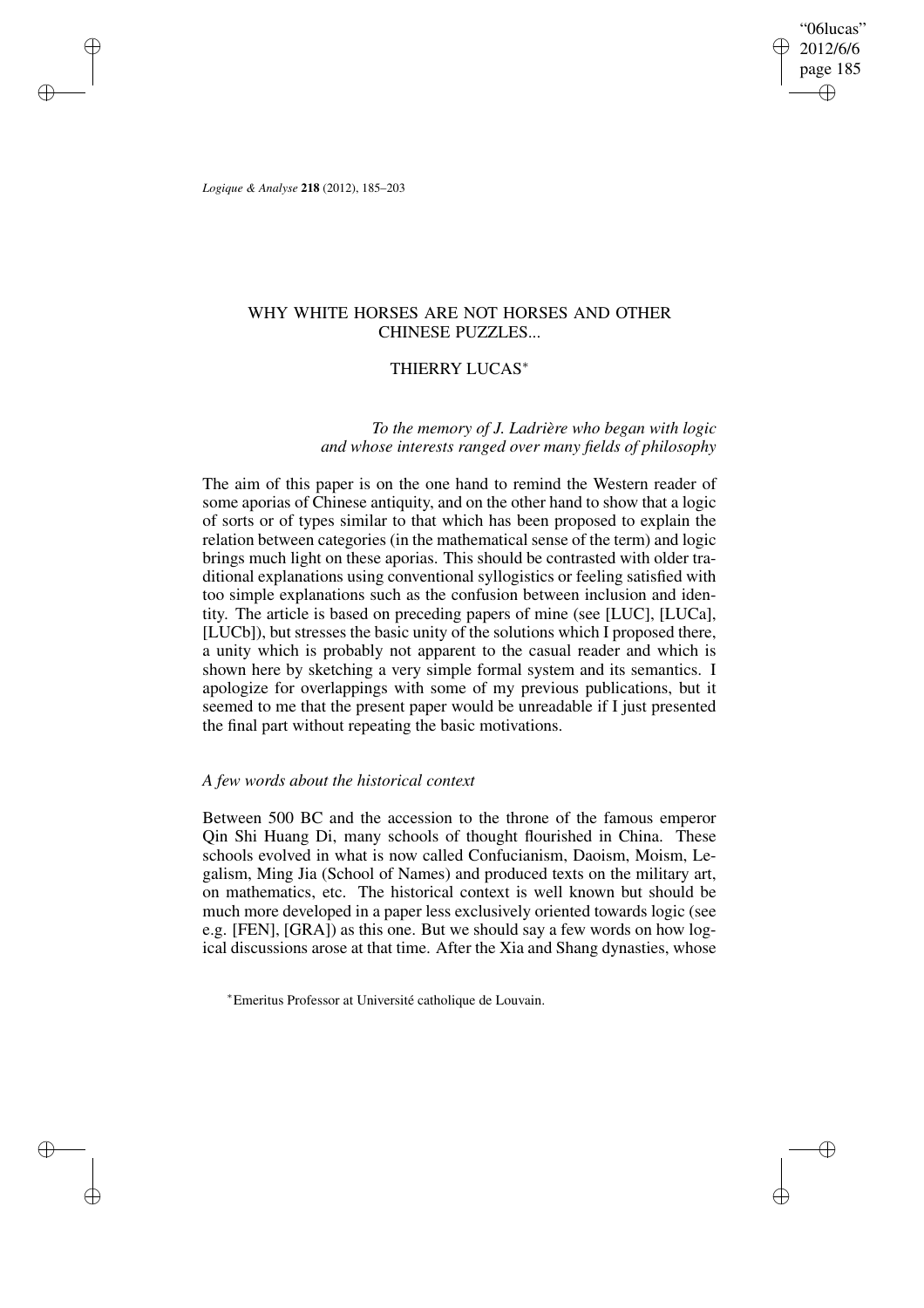"06lucas" 2012/6/6 page 186 ✐ ✐

✐

✐

#### 186 THIERRY LUCAS

history comes to us tainted with myth, the house of Zhou accessed the imperial throne in 1045 BC, but began to lose its influence during the so-called Spring and Autumn period (722–476 BC): the feudal system was gradually collapsing and it was a period of political unstability and of continuous wars between states, the Warring states period (476–221 BC). A critique of the institutions naturally took place and thinkers circulated from state to state. Some thinkers like Confucius would plead for a restoration of the Zhou order, but others like Mozi, probably educated as a craftsman, would propose a new social order. His socio-ethical preoccupations are obvious, but the necessity to defend his point of view forced him and his school to develop a preoccupation for argumentation and an attention to language, which are the clear marks of logic. The period even produced more provocative people like Gongsun Long and Hui Shi whom people of the time considered as sophists. We will restrict our attention here to Gongsun Long and Mozi.

## *Gongsun Long and his "Discourse on the white horse"*

Gongsun Long (320–250 BC) is an author who is famous among Chinese philosophers for his provocative assertion that white horses are not horses. We have a few texts attributed to him but some of them seem not to be authentic. The question of authenticity will not occupy us here, because we will concentrate on two texts for which authenticity is not challenged. There are many comments on those texts and as has been emphasized by Fraser in the Stanford Encyclopedia of Philosophy (entry "School of Names", [FRAc]), it is not sure that we have to consider Gongsun Long's "argumentation" more seriously than Lewis Carroll's puzzles. We think however that those texts reveal much about their epoch and that their logical and sophistical structure is really worth being investigated.

We first turn to *Baimalun*, the Discourse on the white horse. To clarify the discussion, I follow here very closely Fraser's presentation of the arguments in Stanford Encyclopedia of Philosophy (entry "School of Names"). Fraser presents the arguments in a "pidgin English, omitting articles and plurals" which sticks to the Chinese original: the reader unfamiliar with Chinese should know that classical as well as modern Chinese has no article, almost no plural, no gender, no declension, no conjugation so that classical texts are particularly open to many different interpretations: the provocative assertion 'Bai ma fei ma' may be rendered in English by " 'a white horse is not a horse', 'white horses are not horses', 'a white horse is not an exemplar of the kind horse', or 'the kind white horse is not identical with the kind horse'. " (Fraser)

✐

✐

✐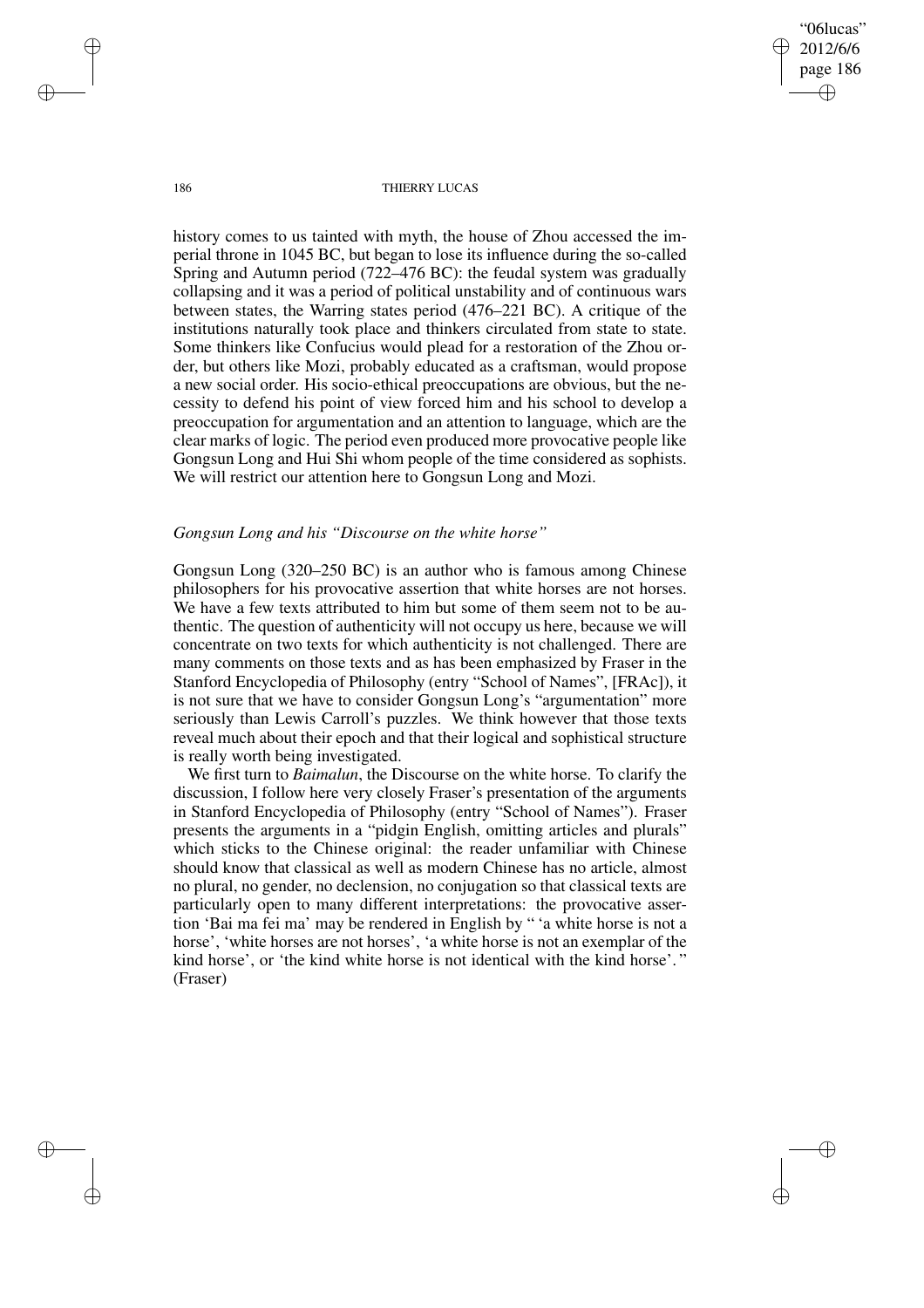WHY WHITE HORSES ARE NOT HORSES AND OTHER CHINESE PUZZLES... 187

"06lucas" 2012/6/6 page 187

✐

✐

✐

✐

Here are five arguments distinguished by Fraser; I quote from [FRAc]:

✐

✐

✐

✐

*Argument 1. 'Horse' is that by which we name the shape. 'White' is that by which we name the color. Naming the color is not naming the shape. So white horse is not horse.*

*Argument 2. If someone seeks a horse, then it's admissible to deliver a brown or a black horse. If someone seeks a white horse, then it's inadmissible to deliver a brown or a black horse. Suppose white horse were indeed horse. In that case, what the person seeks in those two cases would be one and the same. What he seeks being one and the same is the white one not being different from horse. If what he seeks is not different, then how is it that the brown or black horse are in the one case admissible and in the other inadmissible? Admissible and inadmissible, that they contradict each other is clear. So brown and black horses are one and the same in being able to answer to "having horse" but not to "having white horse." This confirms that white horse is not horse.*

*Argument 3. Horses indeed have color; thus there are white horses. Supposing horses had no color, and there were simply horses and that's all, how could we pick out the white horses? So white is not horse. White horse is horse combined with white. Is horse combined with white the same as horse? So I say: White horse is not horse.*

*Argument 4. "Since you take having white horse to be having horse, we can say having horse is having brown horse, is that admissible?" "Not admissible." "Taking having horse to be different from having brown horse, this is taking brown horse to be different from horse. Taking brown horse to be different from horse, this is taking brown horse to be not horse. Taking brown horse to be not horse while taking white horse to be having horse, this is flying things entering a pond, inner and outer coffins in different places. These are the most contradictory sayings and confused expressions in the world."*

*Argument 5. "White" does not fix what is white... As to "white horse", saying it fixes what is white. What fixes what is white is not white. "Horse" selects or excludes none of the colors, so brown or black horses can all answer. "White horse" selects some color and excludes others; brown and black horses are all excluded on the basis of color, and so only white horse alone can answer. Excluding none is not excluding some. Therefore white horse is not horse.*

A first examination of these arguments allows us to class them into two categories which I present according to contemporary terminology:

(1) A sophism (say S) playing on the ambiguity of the Chinese formulations of "White horse is horse" and "White horse is not horse"; one meaning is "White horses are horses" (true) and "White horses are not horses" (false); another meaning is "White horses are the same (thing or class) as horses"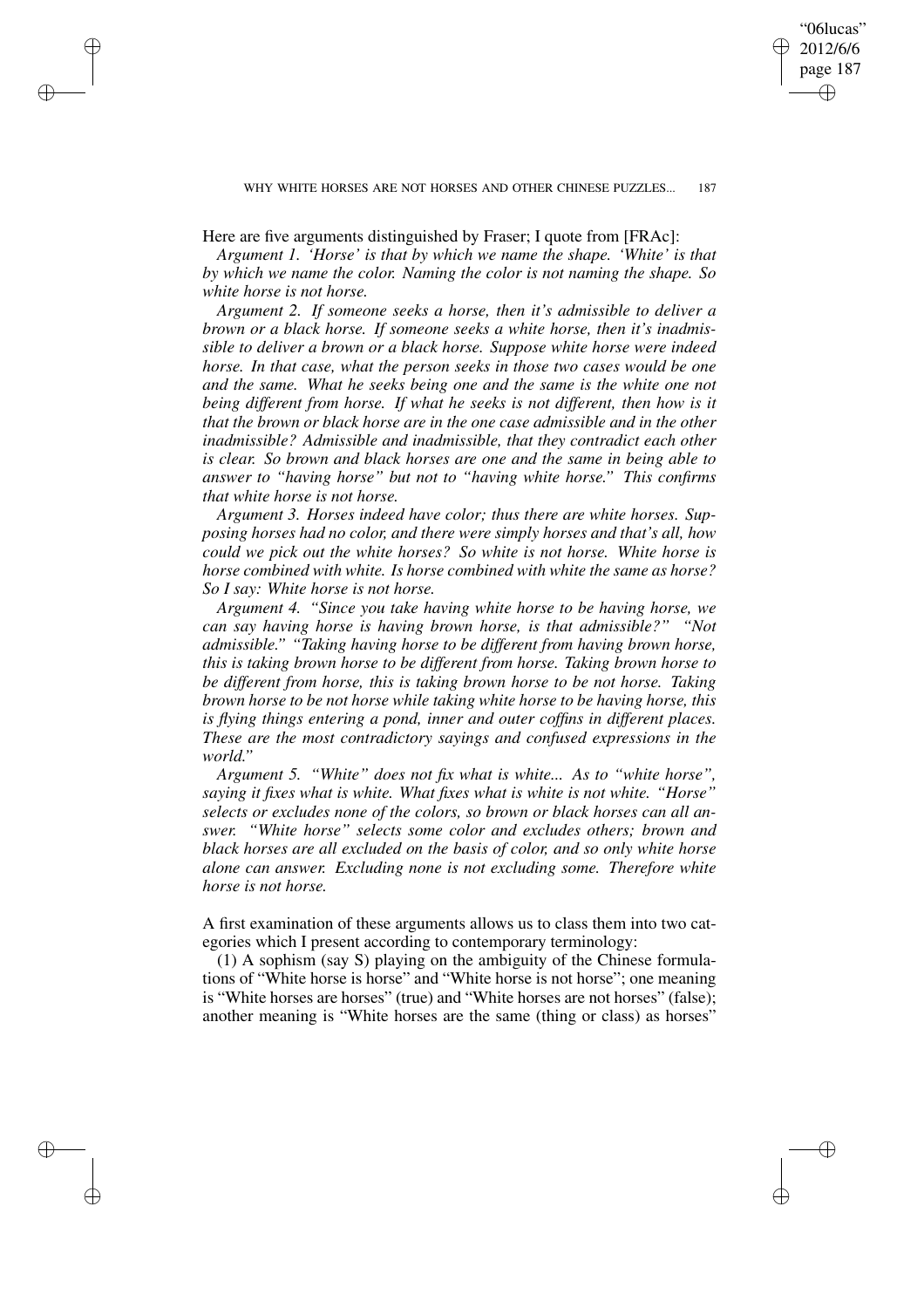"06lucas" 2012/6/6 page 188 ✐ ✐

✐

✐

#### 188 THIERRY LUCAS

(false) and "White horses are not the same (thing or class) as horses" (true). In terms of elementary classes, if Y represents the class of white horses and H represents the class of horses, we have of course  $Y \subseteq H$  and  $Y \neq H$ . In a first order language using  $W$  and  $H$  as unary predicates to represent the fact to be white and the fact to be a horse, we have the corresponding semantic assertions:

 $\models \forall x(Wx \land Hx \rightarrow Hx)$  but  $\nvdash \forall x(Wx \land Hx \leftrightarrow Hx).$ 

In my opinion, arguments 2 and 4 are purely based on that sophism.

(2) An argument (say A, to avoid confusion with Arguments 1 to 5) which the jargon of the times classified as the problem of the "hard" and "white" (*jianbai*), alluding to the impossibility to separate those two qualities in real objects: you can have a stone which is hard and white, but you will not have an object which is hard without having a color or an object which is white without having some hardness. Argument 1 is particularly clear in that respect: it is considered as "sophistry" by philosophers of the time criticizing Gongsun Long because it "separates" hard and white, it separates "white" and "horse", color and shape, something which common sense does not allow. If we want to consider that argument as something other than sophistry or play on words, we can do justice to it simply by using the notion of category in Ryle's sense [RYL] or as you can find it in Carnap (cf his famous example, "Caesar is a prime number" [CAR]): "white horse" and "horse" are predicates of different categories, exactly as "Roman emperor" and "prime number" are predicates of different categories: white horse is no more horse than roman emperor is prime number. Read with that distinction in mind, argument 1 clearly distinguishes the category "color-form" and the category "form" and states very explicitly that those categories are not identical. By what we can see that argument A is subtler than sophism S: strange as it is, it has the merit of coherence. Arguments 3 and 5 also use that "separation" at least in the sense that they use explicitly the word "color".

If we want to represent that argumentation in a logic of sorts, we will have to introduce three sorts, a sort  $f$  "form", a sort  $c$  "color" and a sort  $s$  "formcolor". Let us collect what seems necessary from a semantic point of view. The objects pertaining to these sorts cannot be simultaneously in two different sorts; in other words, a model M will have to determine sets  $D_f^{\mathcal{M}}, D_c^{\mathcal{M}}$ ,

 $D_{s}^{\mathcal{M}}$ , representing forms, colors and form-colors, or more exactly,

 $D_f^{\mathcal{M}}$  representing the objects seen under the angle of form, color being abstracted;

 $D_c^{\mathcal{M}}$  representing the objects seen under the angle of color, form being abstracted;

 $D_s^{\mathcal{M}}$  representing the objects seen under the angle of form and color;

we can even be more precise about that model, considering that there is a

✐

✐

✐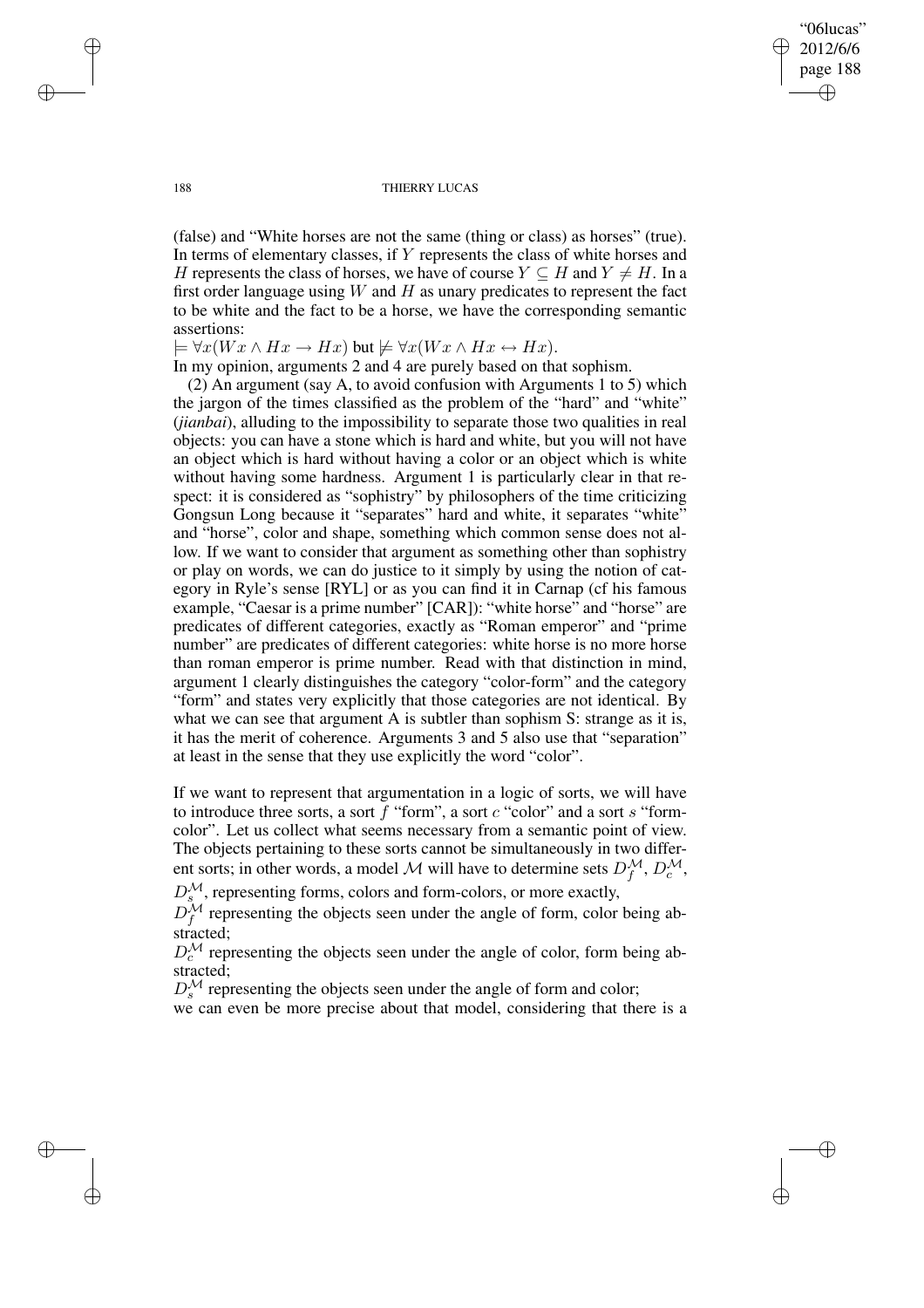✐

✐

✐

✐

domain  $D^{\mathcal{M}}$  of objects, say "our usual objects" and that those objects are "tripled"; they are seen once under the angle of form, once under the angle of color and once under the angle of both form and color; technically, this amounts to set:

 $D_f^{\mathcal{M}} = D^{\mathcal{M}} \times \{f\}$ and similarly for  $D_c^{\mathcal{M}}$  et  $D_s^{\mathcal{M}}$ .

✐

✐

✐

✐

Inside these domains, we will have to distinguish predicates. Thus,

- for sort f, we will have predicates  $P_f, Q_f, ...$  which will be interpreted by subsets  $P_f^{\mathcal{M}}$ ,  $Q_f^{\mathcal{M}}$ , ... representing for example horse-objects, ox-objects, etc. seen under the angle of form;

- for sort c, we will have predicates  $R_c$ ,  $S_c$ , ... which will be interpreted by subsets  $R_c^{\mathcal{M}}$ ,  $S_c^{\mathcal{M}}$ , ... representing for example white-objects, brownobjects, etc. seen under the angle of color;

- for sort s, we will have predicates  $T_s$ ,  $U_s$ , ... which will be interpreted by subsets which will be interpreted by subsets  $P_s^{\mathcal{M}}$ ,  $Q_s^{\mathcal{M}}$ , ... representing for example white-horse-objects, brown-horse-objects, white-ox-objects, etc.

In that context, we already do "semantic justice" to Gongsun Long's argument A: white horses constitute a subset  $Y_s^{\mathcal{M}}$  of  $D_s^{\mathcal{M}}$ , horses constitute a subset  $H_f^{\mathcal{M}}$  of  $D_f^{\mathcal{M}}$ ; those two subsets are disjoint since the domains  $D_s^{\mathcal{M}}$ and  $D_f^{\mathcal{M}}$  are themselves disjoint. "White horse is [indeed] not horse", in the very strong sense that no white horse is a horse and no horse is a white horse.

# *Gongsun Long and his "Discourse on indices and things"*

We now turn to another famous and even more puzzling text of Gongsun Long, a text entitled *Zhiwulun*, "On indices and things". Even for the translation of the title itself there is much room for disagreement, for *zhi* functions as a name, meaning "index finger of the hand" and as a verb, meaning "pointing at", "indicating". The philosophical interpreation of *zhi* is also extremely diverse, ranging from "universal" for Feng Youlan (see [FEN]), and "meaning" for Graham (see [GRA]), to a more recent "pointing at" for Reding (see [RED]). As a logician looking at the formal aspects of things, I would not like to commit myself to any definite interpretation, but I thought that "index" would be a good translation for *zhi*, in that it reproduces almost exactly the two fundamental meanings of *zhi*. Here is the text; I adopt Derk Bodde's English translation of Feng Youlan (see [FEN]), with the systematic replacement of *zhi* by "indices" and without committing myself to Feng's platonistic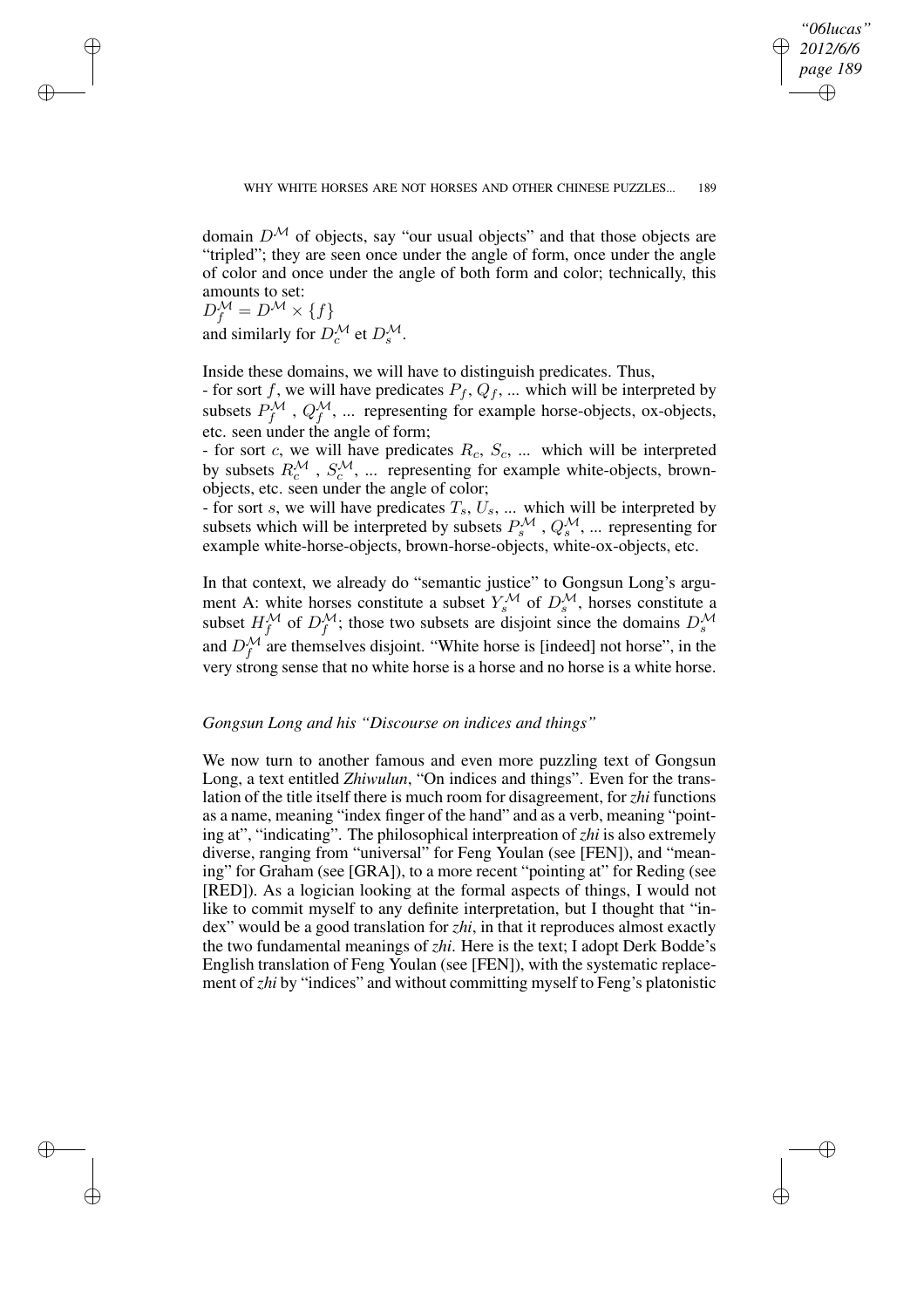## "06lucas" 2012/6/6 page 190 ✐ ✐

✐

✐

#### 190 THIERRY LUCAS

interpretation in terms of "universals". Let me say however that very different translations have been proposed, see e.g. the already quoted Graham and Reding.

*There are no things that are not indices (1), but these indices are no indices.*

*If the world had no indices, things could not be things (2). If, there being no indices, the world had no things, could one speak of indices? (3) Indices are what do not exist in the world (4). Things are what do exist in the world (5). It is impossible to consider what does exist in the world to be what does not exist in the world. In the world there exist no indices, and things cannot be called indices. If they cannot be called indices, they are no indices.*

*They are no indices, (and yet it has been stated above that) there are no things that are not indices. That there are no indices in the world, and that things cannot be called indices, does not mean that there are no indices. It is not that there are no indices, because there are no things that are not indices.*

*There are no things that are not indices, but these indices are no indices. That there are no indices existing in the world, arises from the fact that all things have their own names, which are not themselves indices. When they are not indices, to call them indices, would be to take indices to mean also what are not indices. It would be impermissible to take what are not indices as indices.*

*Indices, moreover, are what are held in common in the world. There are no indices existing in the world, but things cannot be said to be without indices (7). That they cannot be said to be without indices, means that there are none that are not indices. That there are none that are not indices, means (we return to our opening statement) that there are no things that are not indices. There are no indices that are non-indices. Indices that share themselves in things are non-indices. Supposing there were no thing-indices (6) existing in the world, who would there be to speak directly about non-indices? If there were no things existing in the world, who would there be to speak directly about indices? If there were indices but no thing-indices in the world, who would there be to speak directly about non-indices? Who would there be to assert directly that there are no things that are not indices? Moreover how can indices, which certainly in themselves become non-indices, depend upon things, and so only be indices when they share themselves in these?*

I have proposed elsewhere [LUC] to bring some elements of clarification to that truly puzzling text using a formal approach as before, without committing myself to a definite interpretation of the concepts recovered by "index" and "thing". I start from the uncontroversial interpretation that the text deals with things, with indices and, what has puzzled interpreters, by the sudden appearance in the text (6) of "things-indices". This suggests that we consider a set  $T$  of things and a set  $I$  of indices (these indices are our sorts),

✐

✐

✐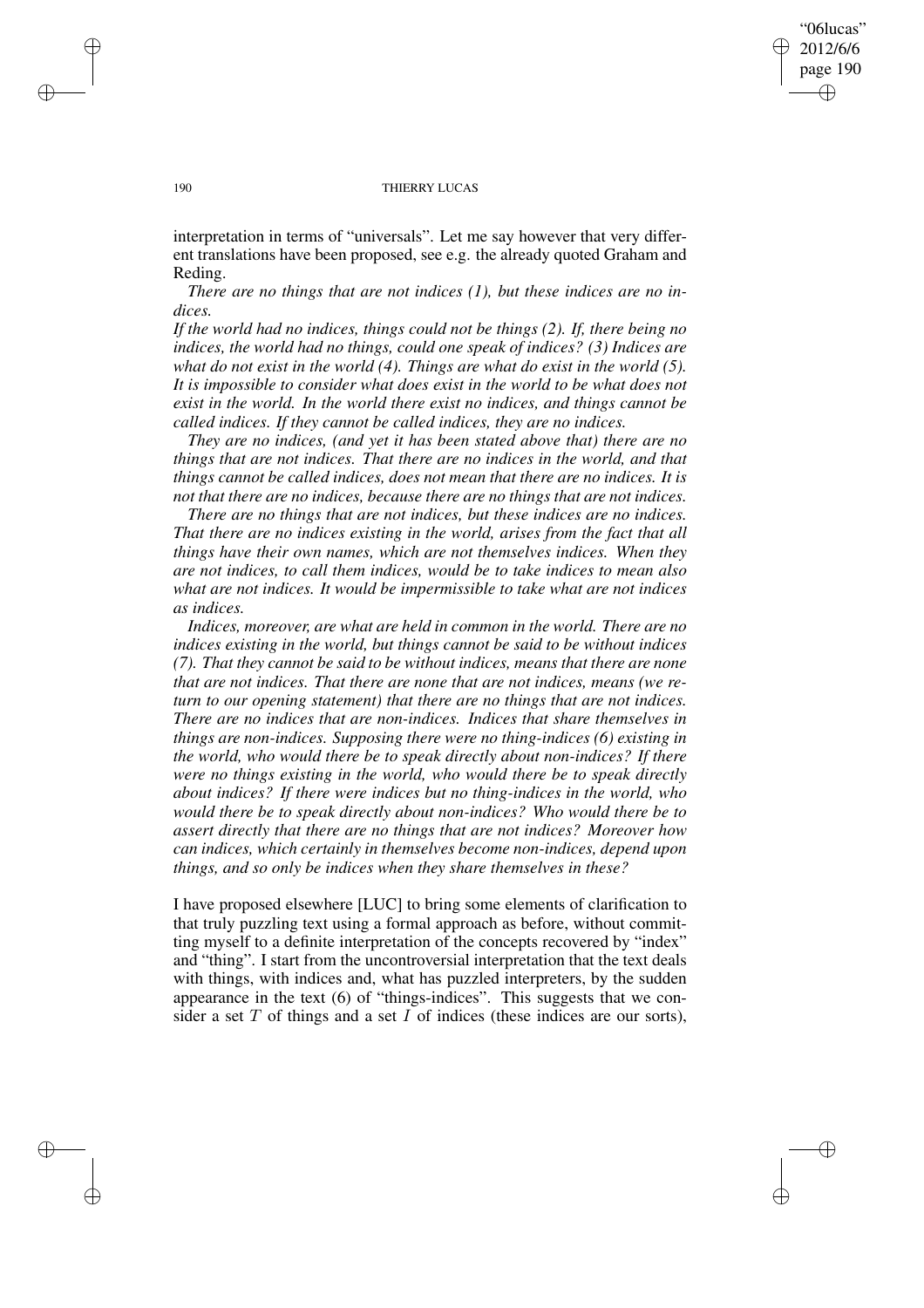✐

✐

✐

✐

"06lucas" 2012/6/6 page 191

✐

✐

✐

✐

as well as their product  $T \times I$  representing the things-indices of the text. Elements of  $T \times I$  are then pairs of the form  $\langle t, i \rangle$  which I venture to read "thing t considered with respect to  $i$ "; i may be given here various interpretations, platonistic universal, or "meaning", or perceptual "aspect" or even a nominalistic interpretation, such as word ("horse" or "white"), etc.:  $\langle t, i \rangle$  would accordingly be the thing t considered with respect to the universal "horseness", or the thing  $t$  considered with respect to the meaning of "to be a horse" (whatever it is), or the thing  $t$  considered under the aspect or form "horse", or the thing  $t$  considered with respect to the word "horse", etc. This gives rise to a sorted model  $M$  where the sorts are given by  $I$  and the domains  $D_i^{\mathcal{M}}$  are given by the pairwise disjoint sets  $D_i^{\mathcal{M}} = T \times \{i\}.$ 

We also have to represent when a thing  $t$  considered with respect to index  $i$  is or is not i, say when the thing t considered with respect to horseness i is indeed a horse. This suggests that for each index  $i$  we introduce exactly one predicate  $P_i$  which is interpreted only in sort i as a subset  $P_i^{\mathcal{M}}$  of  $T \times \{i\}$ . When  $\langle t, i \rangle \in P_i^{\mathcal{M}}$ , we represent the idea that t in relation with index i satisfies indeed  $P_i$ , e.g. the thing t with respect to whiteness is indeed white. Finally, I assumed two conditions in [LUC]:

(a) for each  $t \in T$ , there is at least one  $i \in I$  such that  $\langle t, i \rangle \in P_i^{\mathcal{M}}$ ,

(b) for each  $i \in I$ , there is at least one  $t \in T$  such that  $\langle t, i \rangle \in P_i^{\mathcal{M}}$ .

Note that, in general, for every  $t \in T$  there will be many  $i \in I$  such that  $< t, i > \in P_i^{\mathcal{M}}$ : this thing t may be white or horse or whatever. In the same paper, I was also suggesting that for fixed t, the set of all  $\lt t, i >$  such that  $\langle t, i \rangle \in P_i^{\mathcal{M}}$  nicely represents the idea of thing-index.

With that model in mind, we can make sense of at least some of the puzzling assertions of the text, world being understood as the set of  $D_i^{\hat{M}} =$  $T \times \{i\}$ :

(a) All things are indices (see (1)): by assumption (a), every  $t$  appears as some  $\langle t, i \rangle$  satisfying the corresponding  $P_i$ 

(b) Indices are not in the world (see e.g.  $(4)$ ), but somehow they are (see  $(7)$ ). They are in the sense that they never appear isolated in the domains but as the second element of in general many  $\lt t, i >$  such that  $\lt t, i \gt \in P_i^{\mathcal{M}}$ . They are not in the sense that indices  $i$  do not appear isolated, but as second components of pairs  $\langle t, i \rangle$ : by condition (b), indices are always indices of something.

(c) Things are in the world (see (5)), but somehow they are not (combine (1) with (4)). They are in the sense that they appear as the first component of in general many  $\langle t, i \rangle$  such that  $\langle t, i \rangle \in P_i^{\mathcal{M}}$ . They are not in the sense that things t do not appear isolated, but as first components of pairs  $\langle t, i \rangle$ : by condition (a), things are always "things of some index".

(d) To clarify (6) and the subsequent text, observe that if there were no things,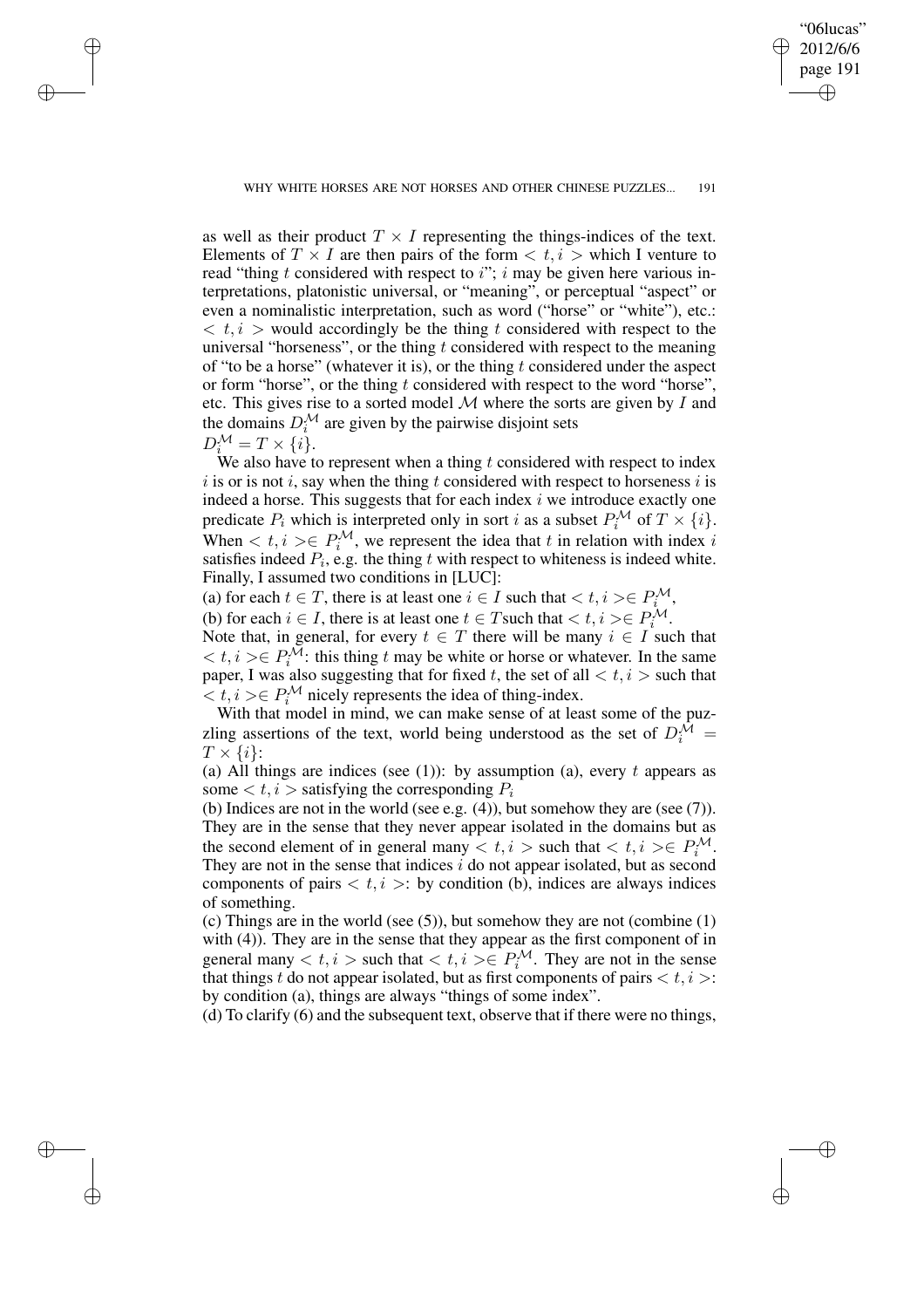"06lucas" 2012/6/6 page 192 ✐ ✐

✐

✐

#### 192 THIERRY LUCAS

T would be empty,  $T \times I$  would be empty and there would be no more entity  $\langle t, i \rangle$  we can speak of or apply the corresponding predicate  $P_i$  to. Similar remarks apply with the counterfactual "if there were no indices".

This model emphasizes the nature of Gongsun Long's universe (or at least my interpretation of it!): an extremely "separated" universe, in which all things  $t$  are considered separately with respect to a quality or aspect or index i. This was already present in the first model, where we "separated" the object  $t$  with respect to its shape or to its colour.

For further reference, note here that the model which is proposed here for the *Zhiwulun* and the model given for the *Baimalun* are particular cases of an underlying common model M:

give a non-empty set  $I$ , the elements of which may be called sorts;

for each  $i \in I$ , give a non-empty set  $D_i^{\mathcal{M}}$  subject to the condition that for different  $i, j \in I$ ,  $D_i^{\mathcal{M}} \cap D_j^{\mathcal{M}} = \emptyset$ ;

we have a set of predicates  $P, Q, R, \dots$  each one of which has to be interpreted in one and exactly one  $D_i^{\mathcal{M}}$ .

We will relax all these conditions later, for example the last condition, in asking that each predicate be interpreted in some (not necessarily exactly one nor necessarily all)  $D_i$ .

# *The Moist reasonings in the "Small pick"*

A few words on the historical context. We go back in time to look at Mozi and at his Moist school. Mozi (470–391 BC) seems to be a craftsman who developed his thought in a spirit of critique of the existing social system. His ideas are clearly motivated by socio-ethical preoccupations: selection according to merit, impartial care (previously often translated as "universal love"), opposition to fatalism, etc. His ideas have been transmitted to us in a collection of manuscripts also called the *Mozi*. For our concern, it is important to note that argumentation plays an important role in Mozi's writings: analogical reasonings, chains of reasonings, examples given by the Sages of antiquity, etc. It is even more essential to note that Mozi was followed by disciples, now referred to as "the later Moist school", which is roughly contemporaneous of the Chinese School of Names and which developed a very conscious and already quite elaborate use of logic. The writings of that school are also part of the book *Mozi* under the names of Canons first part, Canons Second part, Explanations of the Canons first part, Explanations of the Canons second part, Big Pick (also translated by Major Illustrations by Feng), Small Pick (also translated by Minor Illustrations by Feng). The Canons appear as a list of definitions, and the Big Pick and the Small Pick

✐

✐

✐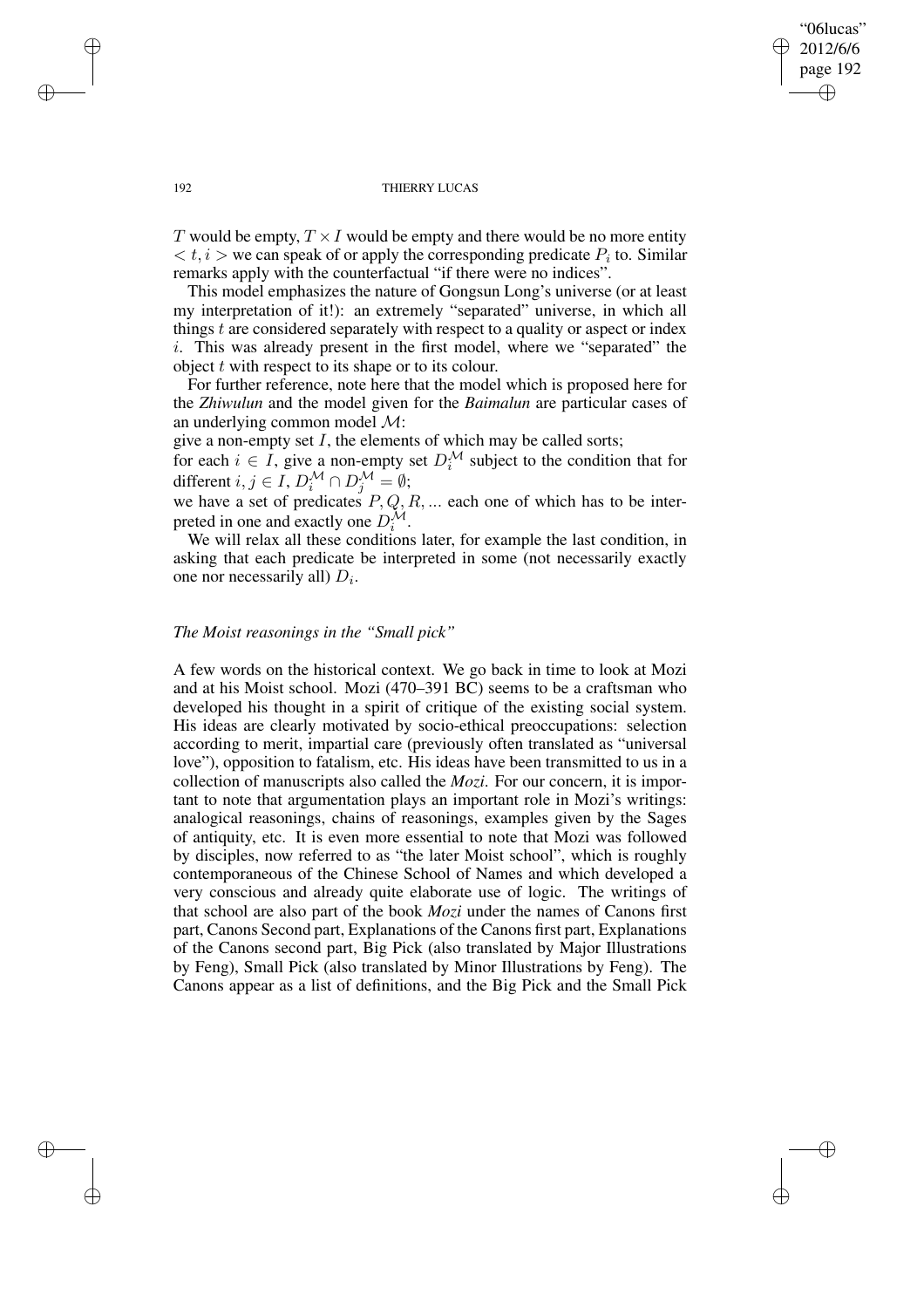✐

✐

✐

✐

exhibit a very conscientious use of reasonings, which by all commonly accepted criteria should be classified as logical. We turn to the most explicit use of reasonings of the Small Pick.

The Small Pick is well-known for the paradoxical assertion that "although robbers are men, to kill a robber is not to kill a man", which usual criteria declare invalid. Remember the context: they promoted universal love ("impartial care"), but also wanted to keep social order, so had to answer the objection that one should love robbers and certainly not punish them. In fact the reasoning comes to us in a bunch of 5 types of reasoning, which typically deal with the transition from "X is/is not Y" to "ZX is/is not ZY", where ZX most often represents the concatenation of the words Z and X. Each type is well documented by quite a number of examples, but we will only give one or two examples of each type. For the reader interested in a more detailed discussion of the text, we refer to [LUCb]. We use Graham's translation in [GRA].

#### *Of the thing in general, there are cases where*

[Type 1:] *something is so if the instanced is this thing* [going from "X is Y" to "ZX is ZY"];

[Type 2:] *or is not so though the instanced is this thing* [going from "X is Y" to "ZX is not ZY"];

[Type 3:] *or is so though the instanced is not this thing* [going from "X is not Y" to "ZX is ZY"];

[Type 4:] *or applies without exception in one case but not in the other* [going from "X is Y" to "every X is Y" or from "some X is Y" to "X is Y" or...];

[Type 5:] *or the instanced in one case is this and in the other is not* [examples of Z , X, Y, T, U for which we have "ZX is ZY" but "ZT is not ZU"].

Examples of type 1:

✐

✐

✐

✐

*- A white horse is a horse. To ride a white horse is to ride a horse.*

*- Jack is a person. To love Jack is to love people.*

Those examples set no problems and should be contrasted with Gong Sunlong's provocative "White horses are not horses". Almost any type of logic accepts that type of transition. For example, in usual first-order logic, the first type of reasoning could be semantically justified as:

 $\forall x(Wx \to Hx) \models \forall x(Wx \land Rx \to Hx \land Rx).$ 

where  $W$  is the predicate standing for "to be white horse",  $H$  is the predicate standing for "to be a horse" and  $R$  is the predicate standing for "is ridden". The second example has the same form if we use the usual trick of describing the constant "Jack" by a predicate  $J$  "to be Jack",  $P$  and  $L$  having the obvious meanings:

 $\forall x (Jx \rightarrow Px) \models \forall x (Jx \land Lx \rightarrow Px \land Lx).$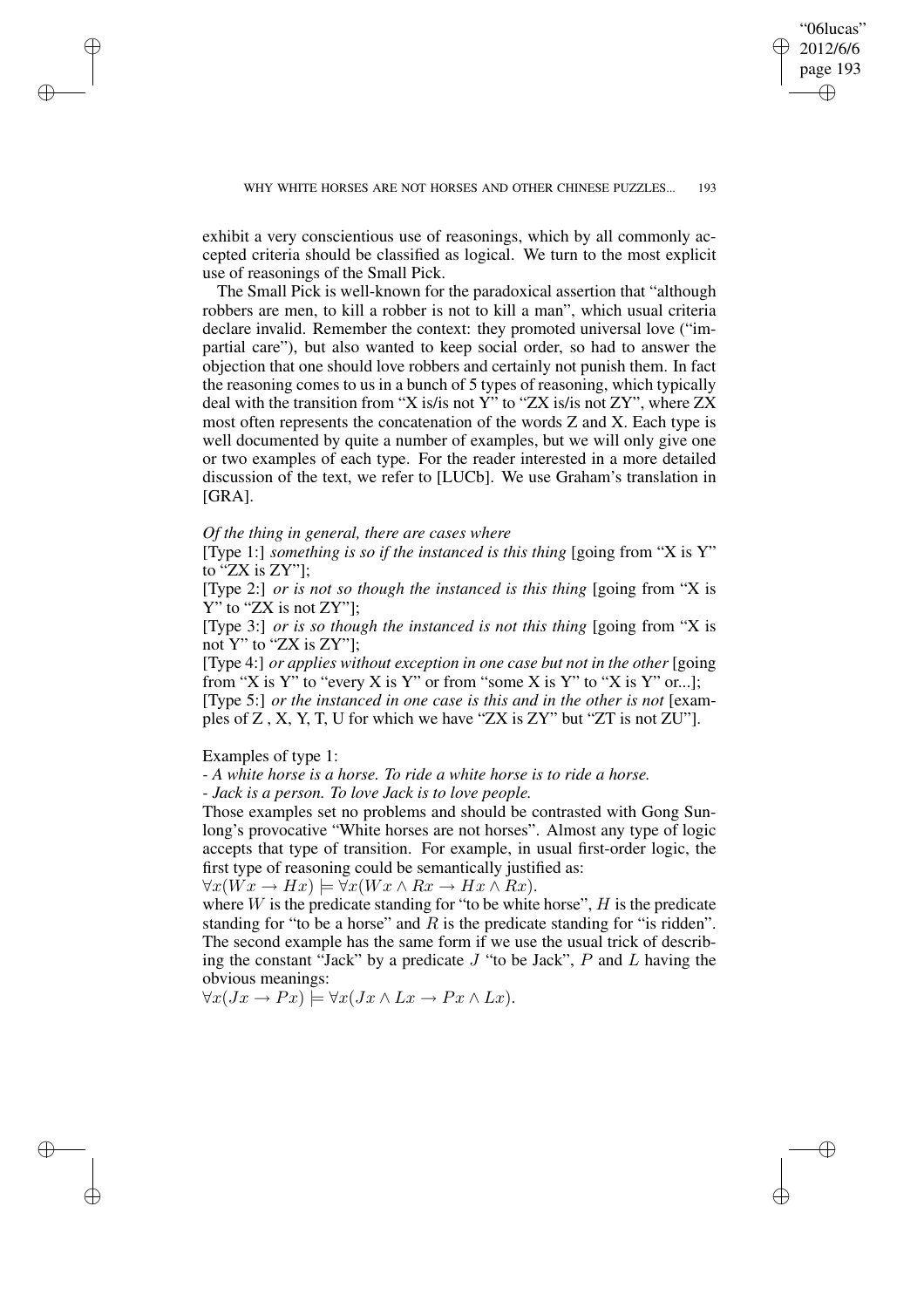✐

✐

#### 194 THIERRY LUCAS

## Examples of type 2:

*- Her younger brother is a handsome man, but loving her younger brother is not loving handsome men.*

*- [...] although robbers are men [...], killing robbers is not killing men.*

By contrast to examples of type 1 this is setting a real problem. The usual conclusions of course would be that loving her younger brother is loving handsome men and that killing robbers is killing people. The idea of distinguishing sorts can be used here again: distinguish two meanings for loving, one related with the family sphere, the other one related with love within the sexual sphere; similarly, for killing, distinguish killing in the social sense of crime and killing in the moral sense of just punishment (needless to say that what we are discussing here is logic and not even gross approximations of ethics). To explain in more detail this second example, we will thus distinguish two sorts, say  $s$  for the "social" meaning and  $m$  for the "moral" meaning. Semantically speaking, very much like in the *Baimalun*, we will consider a model M given by a domain  $D^{\mathcal{M}}$  ("our usual objects") and duplicate it according to the sorts we consider:

$$
D_s^{\mathcal{M}} = D^{\mathcal{M}} \times \{s\}
$$

$$
D_m^{\mathcal{M}} = D^{\mathcal{M}} \times \{m\}
$$

As in the *Baimalun*, we would like to consider that we do have two incomparable predicates, "to kill in the moral sense" and "to kill in the social sense", and on the other hand to recognize that there are here connections between the premisses and the conclusion which invite us to allow at least some comparability between the two sorts. Slightly abstracting and disregarding the precise form of  $D_s^{\mathcal{M}}$  and of  $D_m^{\mathcal{M}}$  as products of  $D^{\mathcal{M}}$  with  $\{s\}$  and  $\{m\}$ respectively, we could obtain in a fell swoop the nice result that in some sense, we make  $\forall x (Rx \rightarrow Mx)$  true, but  $\forall x (Rx \land Kx \rightarrow Mx \land Kx)$  false. Define a model here by giving two sorts s and m, two domains  $D_s^{\mathcal{M}}, D_m^{\mathcal{M}}$ and a function  $h_{m,s}$  from the first one to the second one (if a represents a moral object,  $h_{m,s}^{\mathcal{M}}(a)$  would represent the "social object underlying" a; if a represents a robber, object of the moral sphere,  $h_{m,s}(a)$  would thus represent the man underlying a; with the above forms  $D_m^{\mathcal{M}} = D^{\mathcal{M}} \times \{m\}$  and  $D_s^{\mathcal{M}} = D^{\mathcal{M}} \times \{s\}$ , we would naturally define  $h_{m,s}(\leq b, m>) = \leq b, s >$ for  $b \in D^{\mathcal{M}}$ ). It is then easy to define subsets  $K_m^{\mathcal{M}}$  and  $R_m^{\mathcal{M}}$  of  $D_m^{\mathcal{M}}$ ,  $K_s^{\mathcal{M}}$ and  $M_s^{\mathcal{M}}$  of  $D_s^{\mathcal{M}}$  and to give an object a of  $D_m^{\mathcal{M}}$  as well as a function  $h_{m,s}^{\mathcal{M}}$ from  $D_m^{\mathcal{M}}$  to  $D_s^{\mathcal{M}}$  in such a way that:  $h_{m,s}^{\mathcal{M}}[R_m^{\mathcal{M}}]\subseteq \stackrel{\sim}{M_s^{\mathcal{M}}}$  and

 $a \in K_m^{\mathcal{M}}$  but

 $h_{m,s}^{\mathcal{M}}(a) \notin K_s^{\mathcal{M}}.$ 

✐

✐

With definitions of satisfaction which will later be made more precise, this is enough to obtain the result that

✐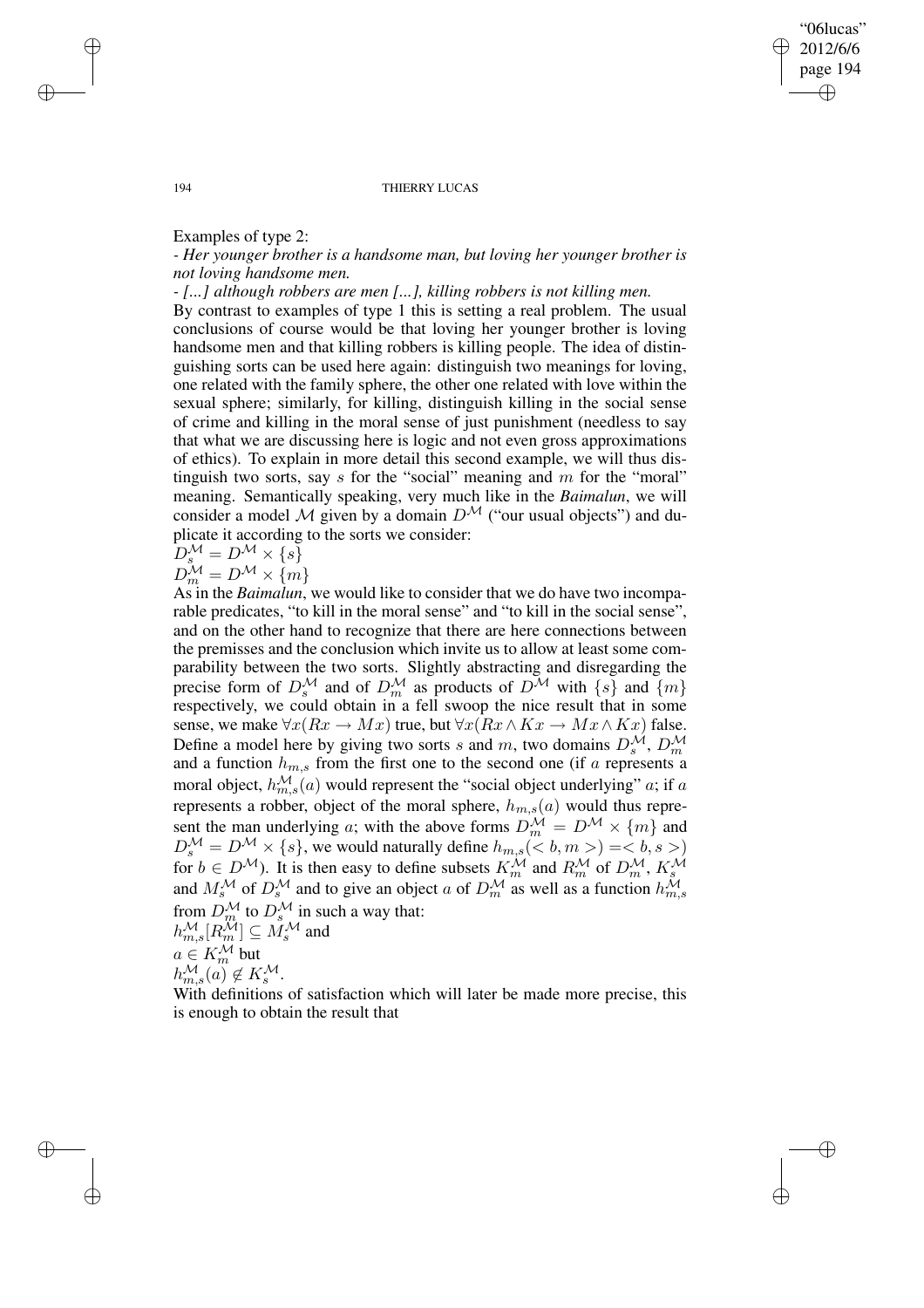✐

✐

✐

✐

 $\forall x (R_m x \rightarrow M_s h_{m,s} x) \not\models \forall x (R_m x \land K_m x \rightarrow M_s h_{m,s} x \land K_s h_{m,s} x)$ Looking back at examples of type 1, the reader acquainted with logic will immediately see that we can recapture them by stipulating that "there is only one sort":  $m = t$  and  $h_{m,s}^{\mathcal{M}}$  is the identity on  $D_m^{\mathcal{M}}$  (which is equal to  $D_s^{\mathcal{M}}$ ). We will of course add that in that case, the reasoning discussed in those examples are valid.

#### Examples of type 3:

✐

✐

✐

✐

*- [...] reading a book is not a book, but to like reading books is to like books. - Being about to fall into a well is not falling into a well, but to stop some someone being about to fall into a well is to stop him falling into the well.*

These examples are in no way paradoxical and they are often neglected in the literature. Take the first example to illustrate our approach. Let  $Rx$  stand for "x is an act of reading a book",  $Bx$  for "x is a book". We could dismiss this example as stating that the truth of a premiss of the form  $\forall x (Rx \rightarrow \neg Bx)$ is compatible with the truth of  $\forall x (Rx \rightarrow Lx) \rightarrow \forall x (Bx \rightarrow Lx)$ .

I argued in [LUCb] that this solution misses an important point, which is the connection between  $R$  and  $B$ : after all, reading books is about books and being about to fall in a well is closely related to falling in a well. Here I also emphasize that we should try and find the common point behind Moist reasonings of the different types. I prefer to interpret the premiss as stating almost explicitly that we have two different sorts: the sort "act", say  $s$ , of which reading a book would be an example and the sort "object", say  $t$  of which a book would be an example. In a model  $M$ , the relation between sort s and sort t will be given by a mapping  $h_{s,t}^{\mathcal{M}}$  which to an object a of sort s associates an object  $h_{s,t}^{\mathcal{M}}(a)$  of sort t; in our first example, the mapping is that which to the act of reading a book associates the book which is read; in our second example, the mapping is that which associates to the act which is about to happen the act itself. Semantically speaking, we would already much better explain the structure of that "reasoning" as stating that there is a model in which  $s \neq t$ ,  $\forall x_s(R_s x_s \rightarrow B_t h_{s,t} x_s)$  is true and  $\forall x_s(R_sx_s \land L_sx_s \rightarrow B_th_{s,t}x_s \land L_th_{s,t}x_s)$  is also true.

#### Examples of type 4:

They will be omitted here, because in our opinion, they do not bring new insights about the "sort" interpretation.

#### Example of type 5:

*If this horse's eyes are blind we say that this horse is blind; though this horse's eyes are big, we do not say that this horse is big.*

This and similar examples are again examples of the type which has motivated people to introduce sorts. Considering the given example we will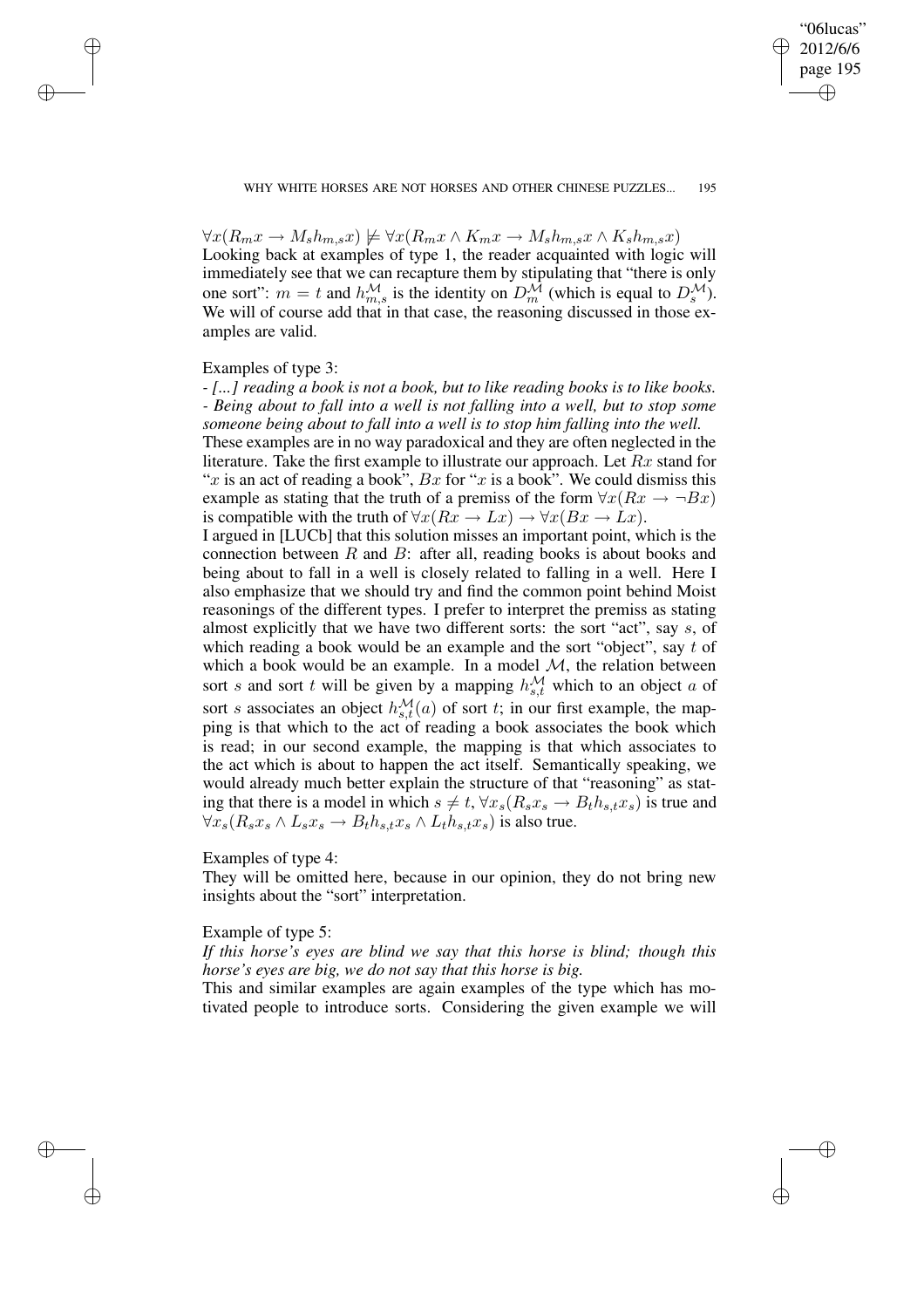"06lucas" 2012/6/6 page 196 ✐ ✐

✐

✐

196 THIERRY LUCAS

interpret it by introducing two sorts, says s for "organ of an animal" (the eyes) and t for "animal" (the ox), and a function  $h_{s,t}$  which to the organ  $x_s$ associates the animal  $h_{s,t}x_s$  of which it is the organ: to the eyes, associate the ox they come from. Introduce also predicates  $C$  and  $D$ , interpreted in sorts s and t as follows:  $C_s$  as "to be blind as eyes",  $C_t$  as "to be blind as animal",  $D_s$  as "to be big as eyes",  $D_t$  as "to be big as animal". Semantically speaking, we would nicely explain the structure of that type of "reasoning" as stating that there is a model in which  $s \neq t$  and for some C and D, we have that  $\forall x_s(C_sx_s \rightarrow C_th_{s,t}x_s)$  is true but  $\forall x_s(D_sx_s \rightarrow D_th_{s,t}x_s)$  is false. We refer the reader to [LUCb] for a more detailed discussion of that type of examples which we think give other elements supporting our "sort" interpretation of the Moist reasonings and gives a unified treatment of the Moist reasonings.

## *What is the logic of sorts which lies behind those examples?*

Our aim in this paper is to exhibit a "minimal" logic of structured sorts which, according to our interpretation, underlies Gongsun Long and the examples of the Moist Canons. We do this here by proposing a language and a notion of model which has been sketched in different versions in our previous papers, but which could help the interested reader to compare with his favorite system. For our part, we will only mention two types of systems which are clearly "cousins" of ours. For simplicity and for lack of necessity here, we limit to 1 the arity of function symbols and of predicate symbols.

Allowing for the use of the same words interpreted in different sorts, we will associate with predicate symbols R a set  $Def(R)$  of sorts on which it makes sense. By contrast, function symbols in those examples represent transitions between well identified sorts, so that to function symbols  $F$ , we will associate a definite couple of sorts, the first component of the couple representing the sort of the source and the second component representing the sort of the target. We give formal definitions, but refrain from entering into routine details or verifications.

## *A language* L *with sorts is given by*

## - a non empty set  $S$  of sorts;

- for each  $s \in S$ , a denumerably infinite set  $Var_s$ , the variables of type s;

- for each couple  $\langle s,t\rangle \in S \times S$ , a set  $\mathcal{F}_{s,t}$ , the function symbols of type  $\langle s,t\rangle$ ;

- a set  $\mathcal{R}$ , the predicate symbols, together with a function  $Def$  associating with each  $R \in \mathcal{R}$  a subset  $Def(R)$  of S.

*Terms of the language, their source and their target, are defined simultaneously by induction:*

✐

✐

✐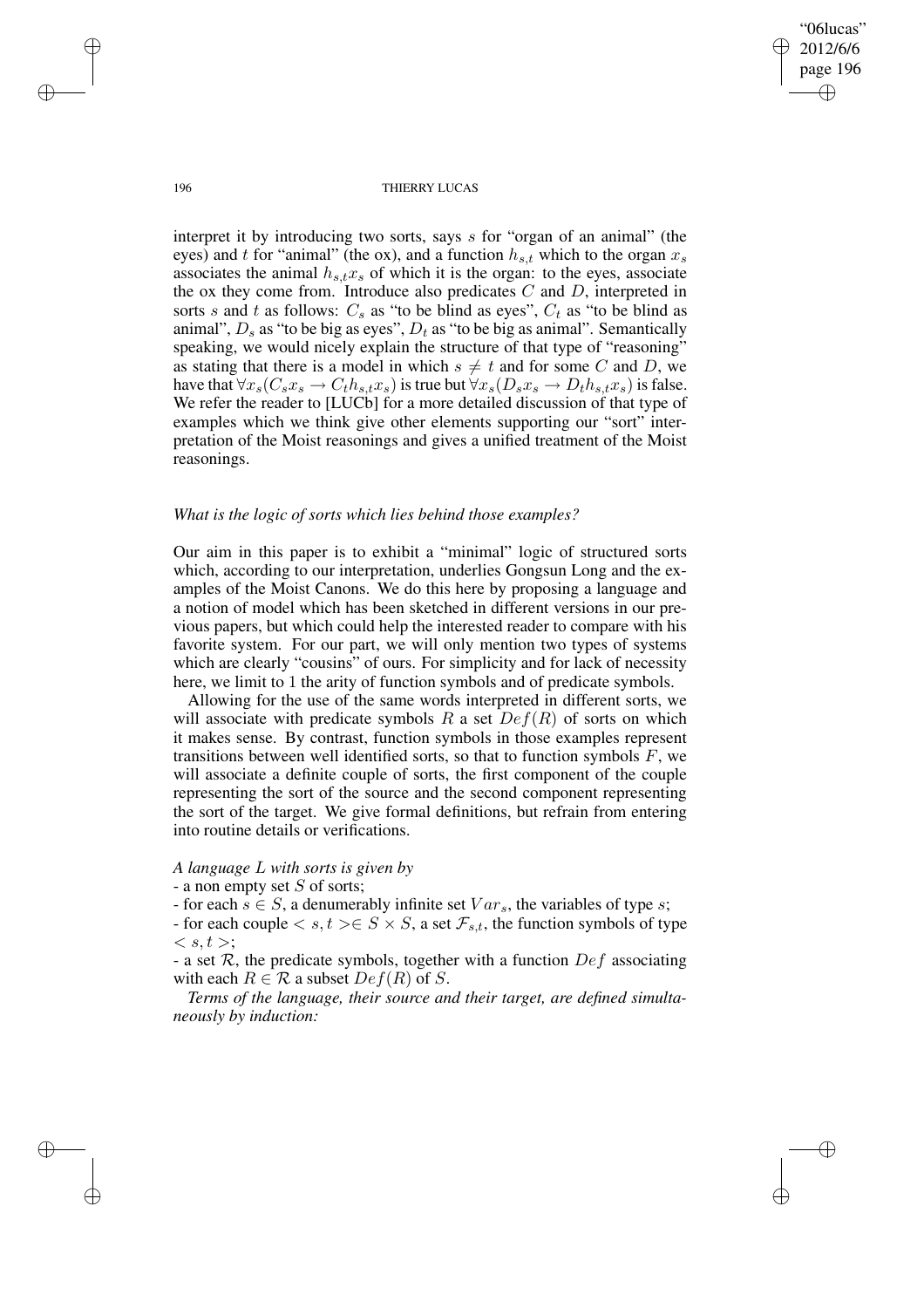WHY WHITE HORSES ARE NOT HORSES AND OTHER CHINESE PUZZLES... 197

"06lucas" 2012/6/6 page 197

✐

✐

✐

✐

- if  $x_s \in Var_s$ , then  $x_s$  is a term of source s and target s;

- if T is a term of source s and target t, if F is a function symbol of type  $\langle t, u \rangle$ , then FT is a term of source s and target u.

*For formulas* we require that atomic formulas respect types, but we admit formulas mixing types as in the following definition:

- if T is a term of target t, if  $R \in \mathcal{R}$  and if  $t \in Def(R)$ , then RT is an (atomic) formula;

- if A is a formula, then  $\neg A$  is a formula;

✐

✐

✐

✐

- if A and B are formulas, then  $(A \wedge B)$ ,  $(A \vee B)$ ,  $(A \rightarrow B)$  are formulas; - if A is a formula and x is a variable of any type,  $\forall x A$  and  $\exists x A$  are formu-

las.

Parentheses may be omitted according to usual conventions.

Going to semantics, we define interpretations of L.

*A (semantic) interpretation* M *for language* L *is fixed as follows:* - for each sort  $s \in S$ , give a non empty set  $D_s^{\mathcal{M}}$ , the domain of objects of type s;

- for each  $R \in \mathcal{R}$  and  $s \in Def(R)$ , give a subset  $R_s^{\mathcal{M}}$  of  $D_s^{\mathcal{M}}$ ;

- for each  $F \in \mathcal{F}_{s,t}$ , give a mapping  $F_{s,t}^{\mathcal{M}}$  from  $D_s^{\mathcal{M}}$  to  $D_t^{\mathcal{M}}$ .

*We can define the notion of valuation* v *as usual*, associating elements of the domains to variables but with the understanding that the association respects sorts: for  $x \in Var_s$ ,  $v(x) \in D_s^{\mathcal{M}}$ .

*Valuations of terms are defined by following their inductive definition*; it will be proved that the value  $v(T)$  of a term T of source s and type t associates to the element  $v(x_s)$  of  $\hat{D}_s^{\mathcal{M}}$  the element  $v(T)$  of  $D_t^{\mathcal{M}}$ ; in less formal notation,  $v(T(x_s)) = T^{\mathcal{M}}(v(x_s)).$ 

*The notion of satisfaction of a formula* A *in a model* M *by a valuation* v,  $\mathcal{M} \models_{v} A$ , is defined as in the classical case, the only notable modification being the case of atomic formulas:

- if A is an atomic formula of the form  $RT$  with a term T of target t and  $t \in Def(R)$ , then  $\mathcal{M} \models_v A$  iff  $v(T) \in R_t^{\mathcal{M}}$ .

The notions of truth in a model, the notion of validity of a formula and of validity of a reasoning may also be easily adapted.

Syntax and semantics having been given, we may of course ask the traditional problems of axiomatizability and completeness, but we are not sure that they are worth the investigation without further motivation. We will therefore refrain from doing that here, but we think it interesting, (A) first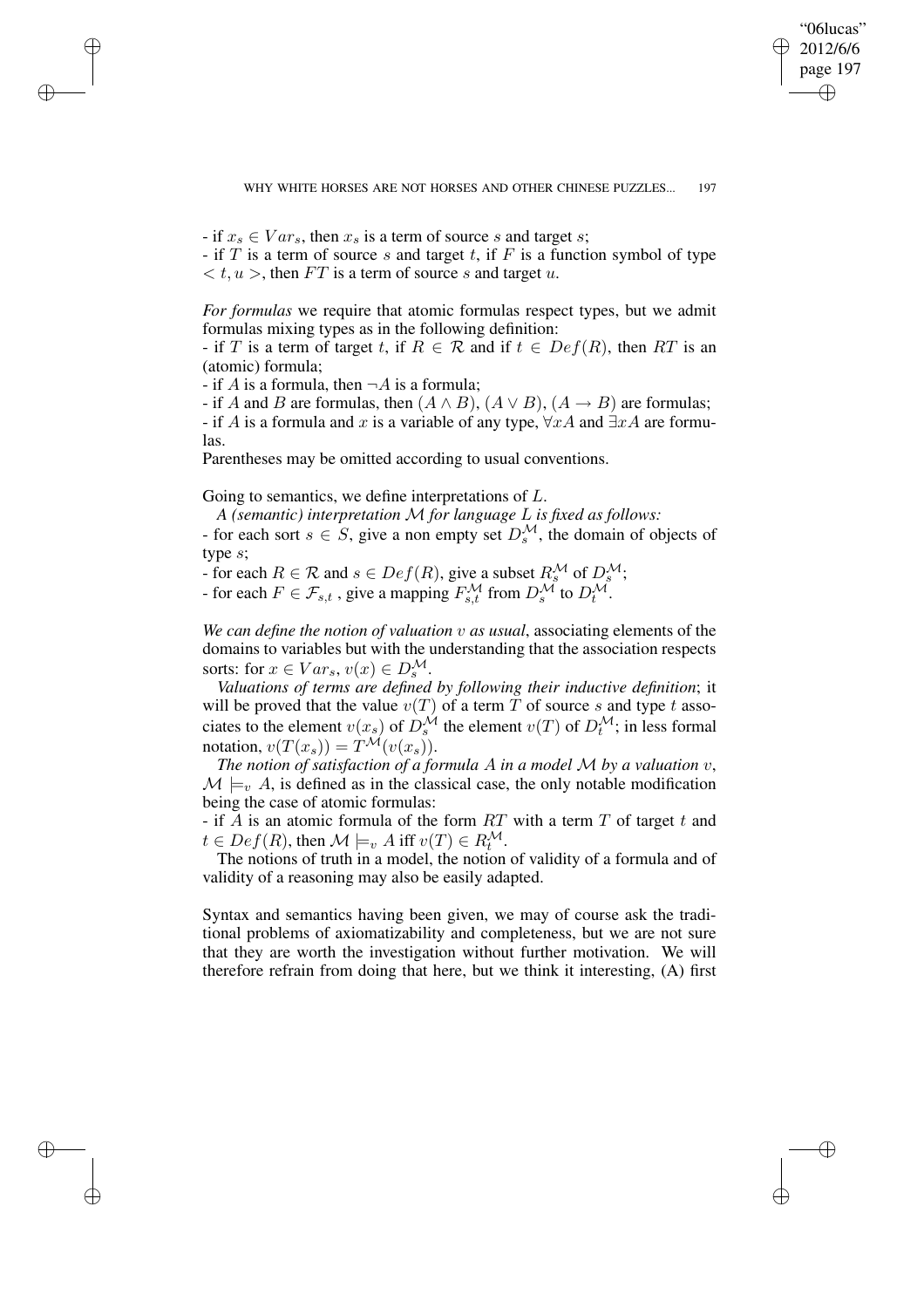## "06lucas" 2012/6/6 page 198 ✐ ✐

✐

✐

#### 198 THIERRY LUCAS

to mention some possibilities of moderate extensions of the system, (B) secondly to explain how to relate this system with our preceding heuristic considerations on Gongsun Long and Mozi and (C) thirdly to sketch how to relate this system with other much more elaborate logical systems which have been proposed in the literature and are clearly cousins of the one which has been presented here.

# *(A) Some extensions of the system*

 $Ad (A)$ , an interesting addition is the consideration of equality "sort by sort", which would allow us to express the notions of injective or surjective mappings. Add a symbol  $=$  to the symbols of our language, together with the *Formation rule for equality*:

- if T and U are terms having the same target t, then  $T = U$  is an atomic formula.

*The corresponding semantic definition will be:*

the valuation v satisfies  $T = U$  in the model  $M$ , in symbols  $M \models_{v} T = U$ , iff  $v(T) = v(U)$ .

Injective and surjective  $F_{s,t}^{\mathcal{M}}$  are then expressed by  $\mathcal{M} \models \forall x_s \forall y_s (Fx_s =$  $Fy_s \to x_s = y_s$ ) and  $\mathcal{M} \models \forall y_t \exists x_s (y_t = Fx_s)$  respectively. Usual assertions of finite cardinality are also at hand.

Still concerning (A), another quite natural extension which allows us to give a direct formalization of Mozi's second example of type 1, is the addition of constants; logically, these are zero-argument functions, for which we will refrain here from allowing an ambiguity of type. For such a consideration of constants, add a sort 1 to the set of sorts and allow for each  $s \in S$ , a set  $\mathcal{F}_{1,s}$ , the constants of type  $\lt 1, s >$ , together with the *Formation rule for constants:*

- if a is a constant of type  $\langle 1, t \rangle$ , then a is a term of source 1 and target s In the definition of the (semantic) interpretation, one will first let  $D_1^{\mathcal{M}}$  to be the 1-element set  $\{0\}$  and ask that to each constant a of target t, one associate a mapping  $a_{1,t}^{\mathcal{M}}$  from  $D_1^{\mathcal{M}}$  to  $D_t^{\mathcal{M}}$ ; this is of course "picking" one element in the set  $D_t^{\mathcal{M}}$ .

With constants and equality at hand and with a bit of theory of definition, we could now analyze Mozi's second example of type 1 more seriously by appealing to a formula like  $\exists !x Jx$  which could be typed as  $\exists !x_tJx_t$ .

To finish our remarks about (1), a more significant extension of the system would be to add binary predicates, sort by sort or more significantly mixing sorts (would "Caesar computed the 10000th prime number" be a good

✐

✐

✐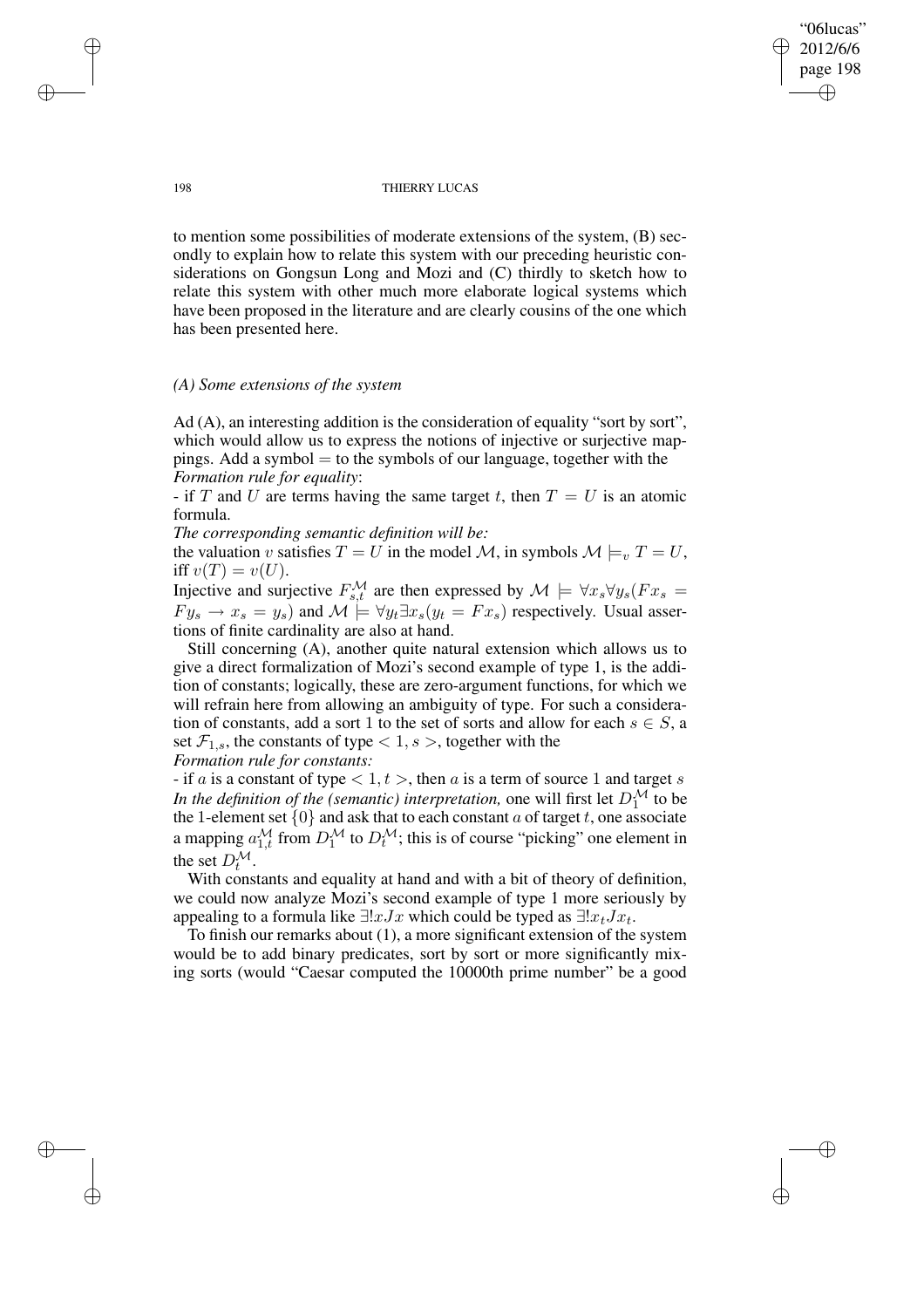✐

✐

✐

✐

example?); the best way to handle such extensions would be to admit a coupling or product of types, a step which would be leading us to more elaborate systems which have been considered in the literature.

✐

✐

✐

✐

#### *(B) How the system is related with our discussion of Gongsun Long and Mozi*

Ad (B), it is clear that our minimal system is directly inspired by what we have said in our discussion of Mozi and the reader can check that the formulas and the models which have been used in that discussion agree with a minor difference which can be considered as purely notational: for  $R \in \mathcal{R}$ and  $s \in Def(R)$ , write  $R_s$ ; similarly, and for  $F \in \mathcal{F}_{s,t}$ , write  $F_{s,t}$ .

Gongsun Long's *Baimalun* is a very particular case of our system:  $S =$  ${c, f, s}$ ,  $\mathcal{R} = \{W, H, Y\}$ ,  $Def(W) = {c}$ ,  $Def(H) = {f}$  and  $Def(Y)$  $= \{s\}$  and no function symbols. If we want to explain that Y is a combination of  $W$  and  $H$ , we could refine our approach by introducing a concatenation operation  $*$  on predicate symbols and an operation  $\times$  on sorts with adequate formation rules. But that is hardly worth the trouble, because we would have to interpret those operations in a wild way, without constraints, to avoid reintroducing a well behaved conjunction and a well behaved product of sorts. The case of *Zhiwulun* is similar.

We think that our approach nicely explains the similarities and differences between the two philosophers. Both are unconventional in their use of predicates, but Mozi keeps at least some relations between the different domains, while Gongsun Long disjoints our universe in many unrelated copies. We could perhaps say that Gongsun Long's universe is completely scattered, while Mozi's keeps some connections. Let us be more formal in this respect, by asking to Mozi the question: how do we distinguish "categorysensitive predicates" such as "is killed" and "category-insensitive" predicates such as "to be ridden". It is not enough to say that in the first case we need two different categories, while in the second case we need only one, for our counter-example heavily depends on the fact that in the model  $M$ ,  $h_{m,s}^{\mathcal{M}}[K_m^{\mathcal{M}}] \nsubseteq K_s^{\mathcal{M}}$ ; more exactly, if that condition is not satisfied, there is no counter-example. This could lead to a formal definition such as: *Definition of insensitivity.*

A predicate R is insensitive for categories  $r, s \in Def(R)$  and function symbol  $F \in \mathcal{F}_{r,s}$  within model  $\mathcal M$  iff  $\widetilde{F}_{r,s}^{\mathcal M}[R_r^{\mathcal M}] \subseteq R_s^{\mathcal M}$ , a condition which in our language may also be written:  $\mathcal{M} \models \forall x_r(Rx_r \rightarrow RFx_r)$ 

We are of course expressing that  $F$  behaves homomorphically with respect to R. The definition may be extended to terms  $T$  of source  $r$  and target  $s$ (after proving a few elementary properties of terms) by replacing  $Fx_r$  by T.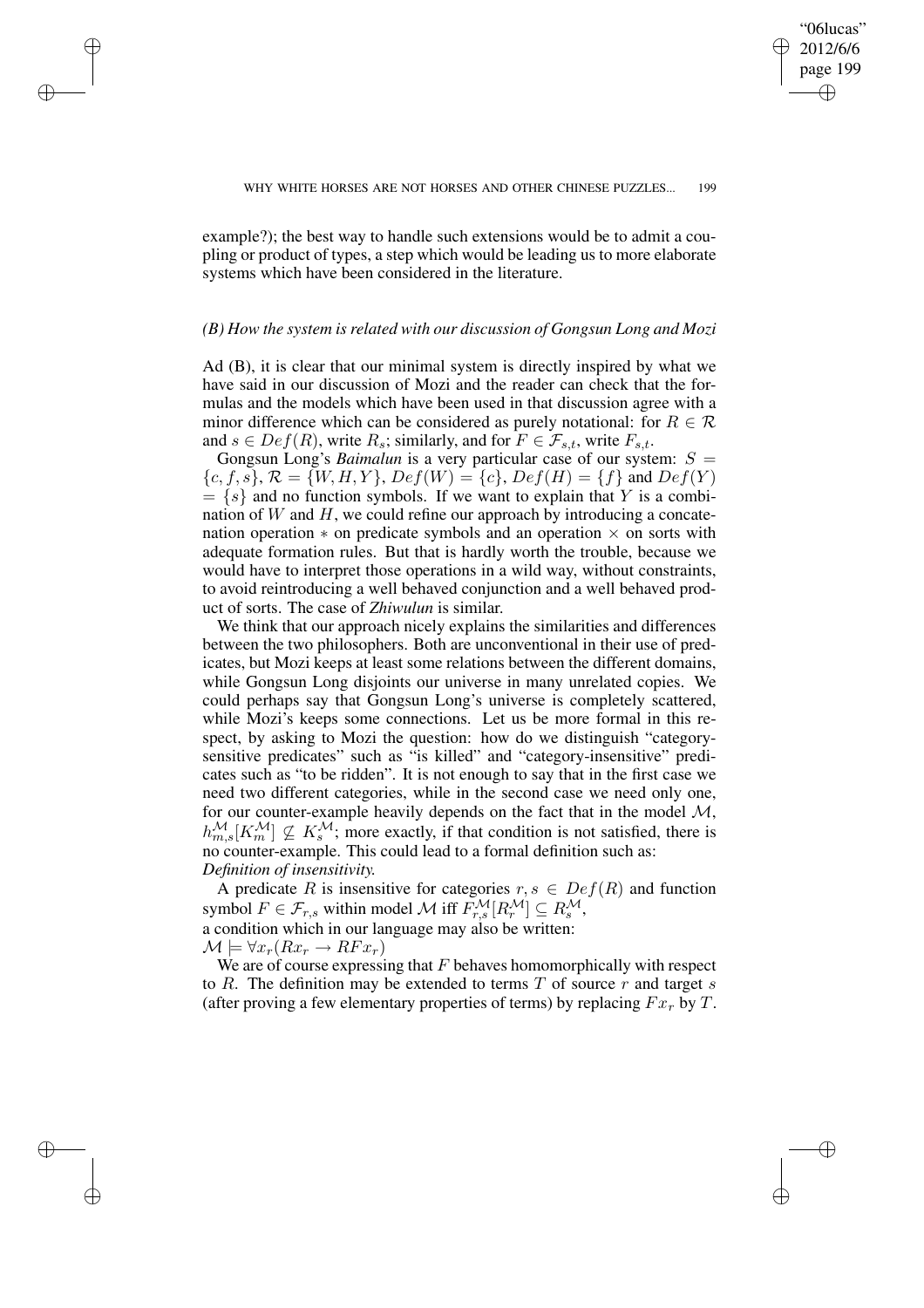## "06lucas" 2012/6/6 page 200 ✐ ✐

✐

✐

#### 200 THIERRY LUCAS

We can also consider strengthening of that definition by quantifying over all sorts, or over all terms, or over all models.

These notions being given, we can imagine a modernized dialogue between Mozi and Gongsun Long:

- Gongsun Long: form is one sort f, color-and-form is another sort s and they have no relations with each other

- Mozi: My dear Long, I can accept with you to distinguish two sorts, the sort  $f$  and the sort  $s$ , but they do compare; to a given color-form-object, we can associate the underlying form-object; this gives us a mapping  $F_{s,f}^{\mathcal{M}}$  from  $D_s^{\mathcal{M}}$  to  $D_f^{\mathcal{M}}$  and then you have to accept that something which is white horse when considered with respect to color and form is also horse when considered with respect to form:  $\mathcal{M} \models \forall x_s(Yx_s \rightarrow HFx_s)$  (a).

- Gongsun Long: My dear Mo, I see you are forcing me to accept that a white horse is a horse; but how can you say that to ride a white horse is to ride a horse?

- Mozi: My dear Long, you will not maintain that the action of riding an animal depends on its color, wo'nt you? If so, you have to admit that the predicate  $R$ , "is ridden", is category insensitive in our interpretation  $M$ for the mapping  $F_{s,f}^{\mathcal{M}}$ , i.e.  $\mathcal{M} \models \forall x_s(Rx_s \rightarrow RFx_s)$  (b). But you accept a minimum of logic, and from (a) and (b), you will also derive  $M \models$  $\forall x_s(Yx_s \land Rx_s \rightarrow HFx_s \land RFx_s)$ . But that means exactly that to ride a white horse is to ride a horse.

This conversation is a bit simplistic, but it shows how Mozi's examples of type 1 fit in his general scheme and shows that the main step consists in admitting a transition map from the sort "color and form" to the sort "form".

#### *(C) How the system is related with other systems*

People interested in the relation between logic and categories will also have noticed that our approach is quite closely related with the languages associated with mathematical categories, such as have been developed by W. Lawvere, J. Bénabou, B. Mitchell and others. It is easier to explain here how those languages arise when one wants to associate a language  $L$  (the internal language in the sense of Bénabou) to a mathematical category  $C$ : to every object C of C associate a sort  $s_C$  and a set  $Var_C$  of variables of type s<sub>C</sub>; to every mapping  $F \in Hom(C, D)$  in the category, associate a function symbol  $F^L$  of type  $\langle s_C, s_D \rangle$ ; and to every subobject  $R \in Sub_C$  of the category, associate a predicate symbol  $R<sup>L</sup>$  of type  $s<sub>C</sub>$ . Such types of languages, terms and formulas may be interpreted in categories having enough structure. The conceptual advantage of that kind of instrument is that formulas and terms of the language allow one to do "as if" objects of the category

✐

✐

✐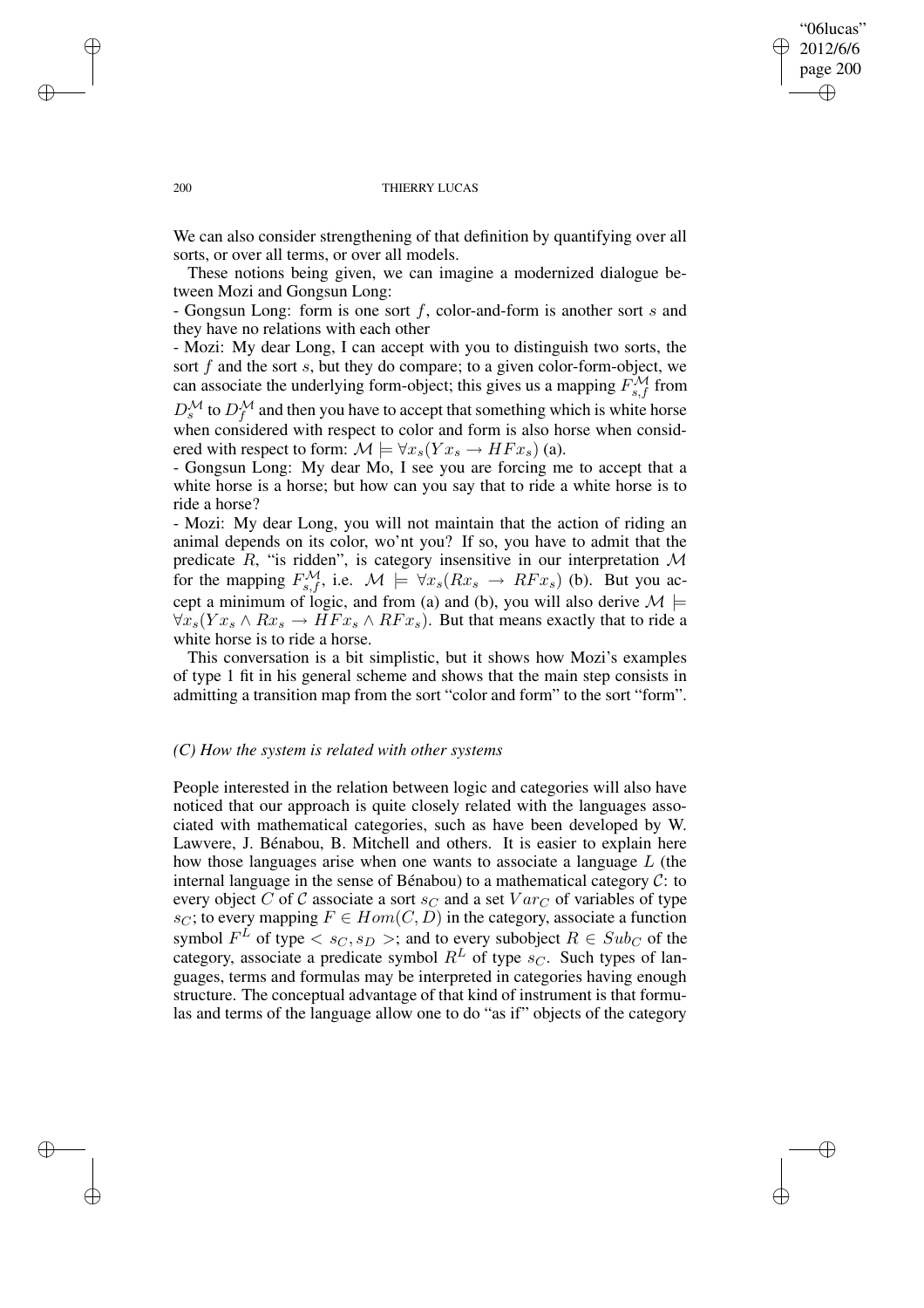✐

✐

✐

✐

had elements even if they have none. A detailed comparison of how to relate that type of system and ours is beyond the scope of this paper.

✐

✐

✐

✐

A very interesting approach to Aristotle's syllogistic, taking into account the difficulties of "sorting" the predicates has been given in [LMR]. The approach clearly adresses problems similar to the ones discussed here, but it is mathematically much more elaborate and inspired by topos-theoretic considerations.

Another approach which has some similarities with the present one is that of modal logic and its possible worlds. It could perhaps be a formal candidate to explain intensional interpretations of the second type of Mozi's reasoning. The connection is roughly this: instead of distinguishing different sorts, assign the differences of interpretation to different possible worlds; translating our analysis of Mozi's example of type 2, consider s as a world of evaluation and consider  $t$  as the one and only one world related to  $s$  by the relation of accessibility of modal logic. With that translation at hand, our model closely corresponds to a modal model  $\mathcal M$  in which

 $\mathcal{M} \not\models \forall x(Rx \to NMx) \to \forall x(Rx \land Kx \to N(Mx \land Kx))$ 

with a *de re* interpretation of necessity, symbolized by N. No doubt this approach may be refined, but it could be argued that "to kill" is not an intensional verb and we regret that in that approach Mozi's examples of type 3 and 5 and Gongsun Long's "arguments" do not seem to fit in very naturally.

# *(D) Inserting the present approach in a broader philosophical context*

In this paper we have concentrated on some technical aspects of the "Chinese puzzles", but for people who are interested in the philosophical presuppositions of the present kind of approach, we will refer the reader to the numerous papers devoted to Gongsun Long and Mozi. We should in particular mention Chung-ying Cheng's work on Gongsun Long, especially his early papers which suggested that Gongsun Long is Platonic in Zhiwulun, a feature which lends philosophical support to our approach using the logic of sorts. Let me quote in detail Cheng's text in his 2007 article [CHEa] , p. 548: "In my earlier works of 1969 [CHE] and 1970 [CHS], I have suggested that G[ong] S[un] L[ong] is Platonic in the sense that he is an abstract realist. I have considered white as indicating whiteness and horse as indicating horsehood as they are abstract qualities which are abstracted from real experiences and given a status of independent status apart from the concrete experience of the world. I may even think that the indeterminate (budingzhe) could be an abstraction from all known determinations."

Another major source of information is also given by the numerous articles published in the Journal of Chinese Philosophy on Chinese Logic, on Gongsun Long and on Mozi. See [JCP] 24(2), 1997 devoted to Chinese Logic,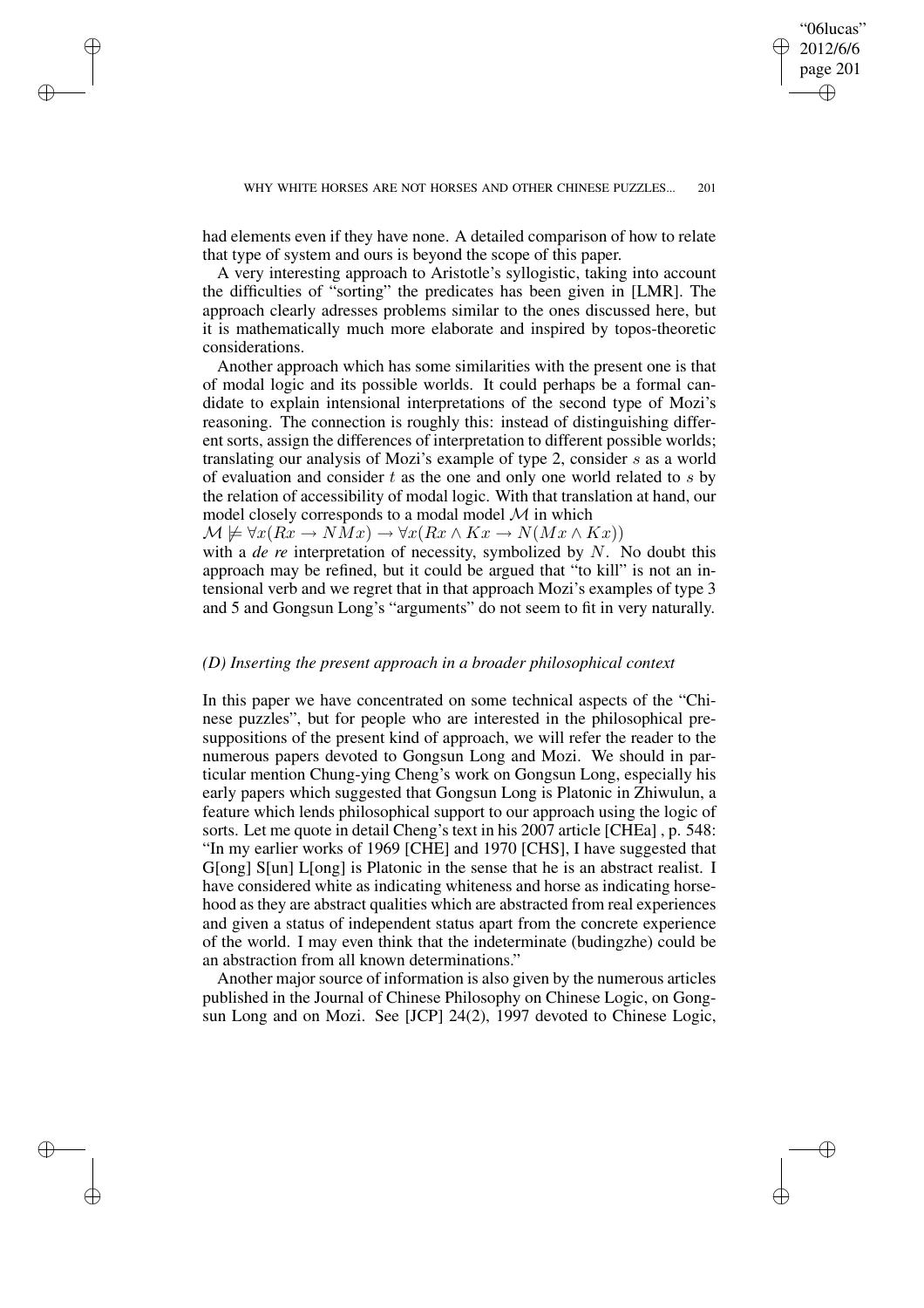## "06lucas" 2012/6/6 page 202 ✐ ✐

✐

✐

#### 202 THIERRY LUCAS

[JCP] 34(4), 2007 with six papers on Gongsun Long and [JCP] 35(3), 2008 devoted to Moism.

We finally refer the reader to the Stanford Encyclopedia of Philosophy, articles [FRAa], [FRAb] and [FRAc], where the reader will find numerous references to papers devoted to the subjects evoked here.

We conclude this paper by stating our conviction that logical analysis and logical techniques can help to clarify philosophical issues.

UCL

Institut Supérieur de Philosophie Collège Désiré Mercier place du Cardinal Mercier 14 1348 Louvain-la-Neuve E-mail: Thierry.Lucas@uclouvain.be

# BIBLIOGRAPHY

- [CAR] CARNAP Rudolf, "Ueberwindung der Metaphysik durch Logische Analyse der Sprache", *Erkenntnis* 2, 1932, translated by Arthur PAP as "The Elimination of Metaphysics Through Logical Analysis of Language", in "Logical Positivism", ed. A.J. Ayer, New York, Free Press, 1959.
- [CHE] CHENG Chung-Ying, "Logic and Language in Chinese Thought", in *Contemporary Philosophy: A Survey* 3, 1969, ed. Raymond. Klibansky Florence: Institute Internationale di Philosophia, pp. 335–347.
- [CHEa] CHENG Chung-Ying, "Reinterpreting Gongsun Longzi and Critical Comments on Other Interpretations", *Journal of Chinese Philosophy*, 2007, 34(4), pp. 537–60.
- [CHS] CHENG Chung-Ying & SWAIN Richard H., "Logic and Ontology in the Chih Wu Lun of Kung-sun Lung-Tzu", *Philosophy East and West*, 1970, 20(2), pp. 137–54.
- [FEN] FENG Youlan, *A History of Chinese Philosophy*, translated by Derk Bodde, Princeton, Princeton University Press, 1952.
- [FRAa] FRASER Chris, "Mohist Canons" in *Stanford Encyclopedia of Philosophy*, first published 2005, revised 2009. http://plato.stanford. edu/entries/mohist-canons/
- [FRAb] FRASER Chris, "Mohism" in *Stanford Encyclopedia of Philosophy*, first published 2002, revised 2010. http://plato.stanford.edu/ entries/mohism/

✐

✐

✐